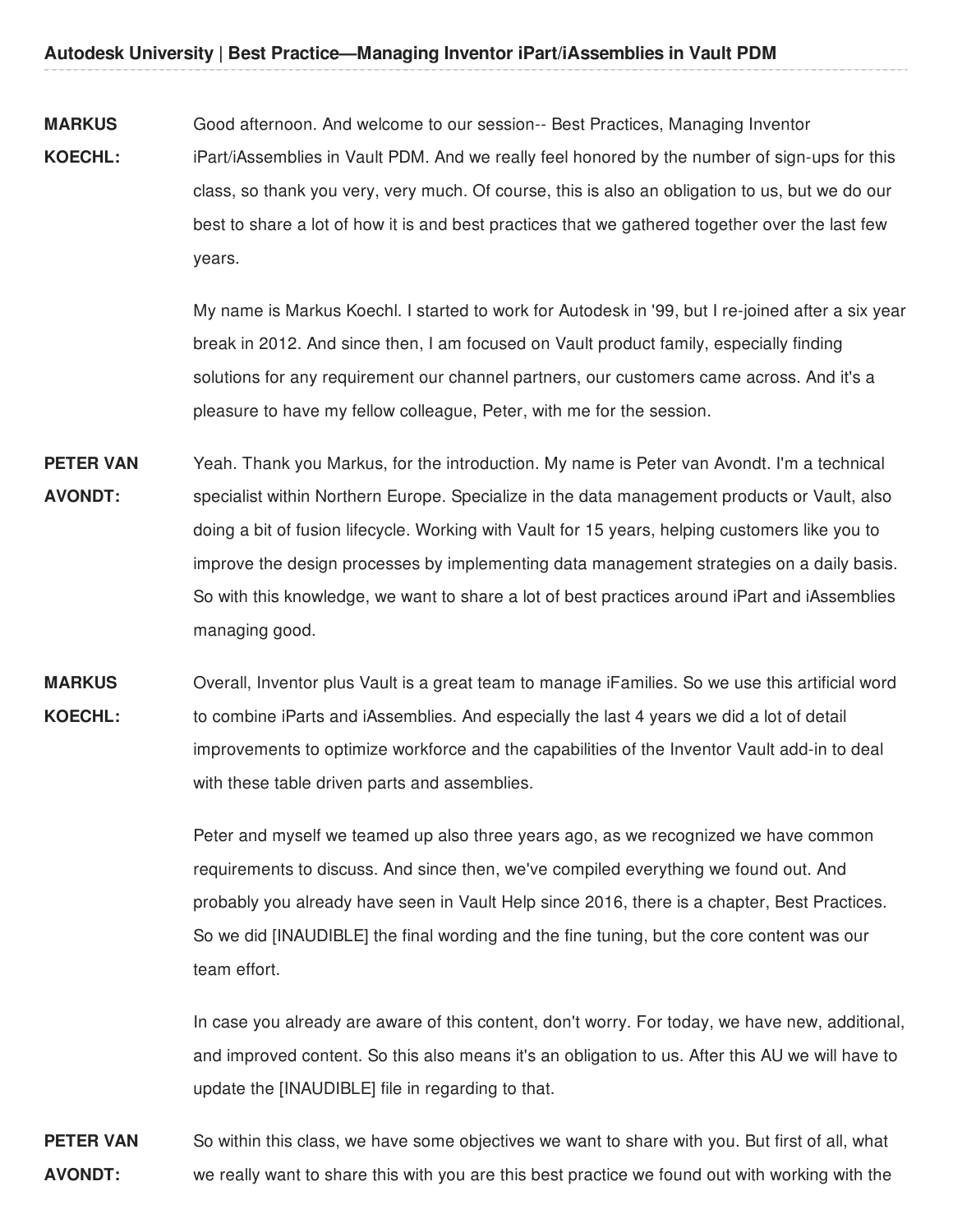iAssembly/iPart within the Vault environment.

So we are going to share all the good things we've found, but also want to warn you for some pitfalls where you can run into if you're going to manage iAssemblies and iParts. We will give you a lot of tips and tricks. We'll give you read recommendations. And everything is documented in the handout that's already available, but we did some last minute updates yesterday and today even then. So we need to update it. So by the end of the week, it will be available fully updated with all recommendations in there.

So we also have a Vault backup there. It's a Vault Professional backup. But there is also the ability to download the working folder. So you have all files that we are going to use during this class, so you can run through it with the handout and see what the best practices are, OK? Good.

**MARKUS KOECHL:** We structured the content in three major chapters or blocks for today. The first one is how to set up the INVENTOR part before we start to manage in a PDM system. I'm just saying PDM system, because this probably might be applicable to any other PDM besides Vault as well.

> With that, my question. Are some of you using Inventor with another non-Autodesk PDM system? OK. So in the first chapter for sure, you will get some tips as well. Block number 2, managing and walking through the entire lifecycle as well as the file handling do's and don'ts. Of course, this is really specific to Vault. It's not specific to Vault Professional. It applies to Vault Workgroup as well. I am sorry for the Vault basic users.

So setting up the table, chapter 1 will apply to this as well. But of course, run through a lifecycle, do revisions. It's Workgroup or Professional only.

Let's start with the first chapter, How to Set Up a Robust and Stable Family. Just to bring us all on the same page, where do we start? Before we jump into the first detail, we start with an existing model.

We just opened the iPart author. And before we do anything, we open the Options dialogue. And we do this because in the Options dialog, there is the first must-have. You should set must-have for our PDM purposes.

And it's all about the part number. There are two options available, both are fully supported by Vault. But you should decide for one strategy. The most common one, and this is also the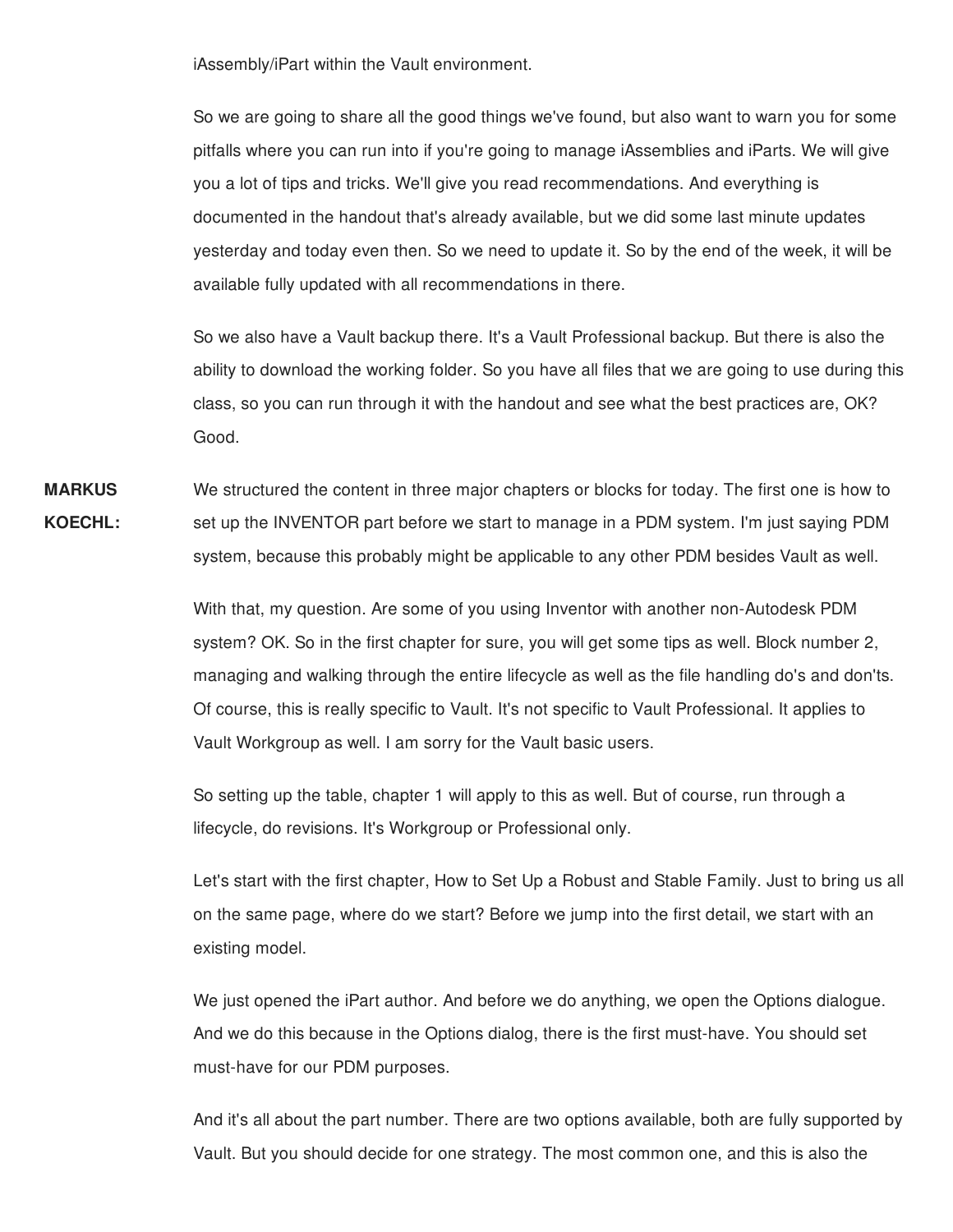default value, if you just open the Options dialogue is Set to Value. This means that you can have a start value or start letters or name, and we add just an increment. This means if your part number of the factory is 100, each member could get 100 dash 1, 2, 3, and so forth.

Of course, not all use cases and requirements are covered by this. It's just if you are allowed to have these descriptive names or numbers, and you can go with this incremental value. As I said, Inventor is actively dealing with that, and leaving with that option. It auto-fills the increment across all rows.

The second approach is don't set a value, don't preset automatically. But this also means you will have to set the value. But this value probably is driven by an ERP system or you expect probably Vault to share a file or item numbers to the table. In any case, we strictly recommend fill the table for each row. And to do this for Vault numbering schemes, today, we share also a tool of how you can fill this with just a few clicks. And this is time to hand over to Peter. We should follow this live on screen.

**PETER VAN AVONDT:** OK, so I'm going to do the hands-on today. The first example I want to show is the first option Markus talked about. So if you go to the table of an iAssembly here and edit the table-- well there's already some members in here. You will see that there is the Options over here, where you can set the part number. As you can see here, it's just examples 0, X 0. You can change this to AU 16, for example. And then at that time, it will update the part number accordingly.

> This is something you have to set upfront. As Markus said before, you have to decide what you want to do. Example number one.

Example number two here is just another table, where we also predefined some members You see the part number is empty. We have the option "do not set", yeah? So what we want to do is add part numbers coming from our file numbering system from Vault.

And we had a lot of requests from customers commenting, yeah, we want to reserve a lot of numbers. I think two years ago, something like that Marcus?

**MARKUS** You wrote up this the idea.

**KOECHL:**

**PETER VAN AVONDT:** Yeah. The idea to reserve numbers. So what we did and what we also shared on the knowledge base is a tool based on the Vault Data Standard, where you can reserve a lot of numbers. So if you really need it, install Vault Data Standard. You can easily install the reserve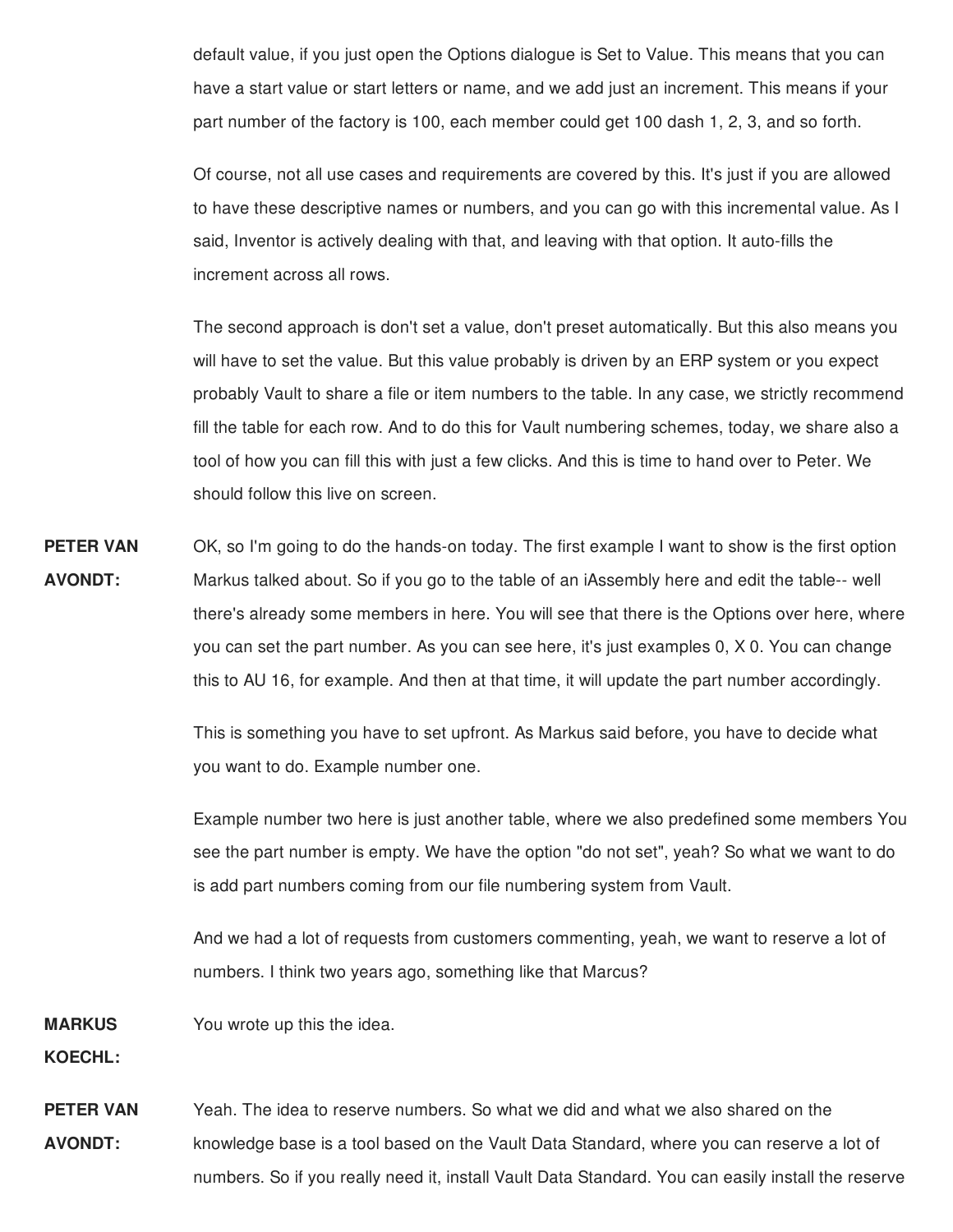numbers from the attachment here.

We've got a fully documented install procedure. And what this does is adding in the tools a reserve number dialog box, giving you the ability to choose which naming scheme you want to use. We need 11 numbers reserved. At that time, it will just generate all numbers, copy to the clipboard, and we can use these numbers to just fill in the whole numbers here.

As you see, we've got a member name now, the naming for the file. You've got the member names. You can also choose another column if you really want to have the file name the same as the part number, and you can choose. But it's up to you, OK? Some questions here?

**AUDIENCE:** Is that calling from the Vault numbering scheme?

**PETER VAN AVONDT:** Yeah, this is coming from the Vault numbering scheme. So it's really reserving the file numbers out of the fold numbering schemes.

**MARKUS KOECHL:** So these are consumed in Vault, and cannot be used twice. So these are really reserved to create the members. Another question, yeah?

**AUDIENCE:** [INAUDIBLE]

**PETER VAN AVONDT:** So the question was if they can be filled out manually, or if we can add extra information on it? Yes, we can. So we can even just fill out something here, and go on, OK?

**MARKUS KOECHL:** Yeah. Our strictly recommendations is just don't leave it blank, because then Inventor will take over the [INAUDIBLE]. And consuming the member with a blank value, Inventor will fill with the following. And this is probably not the value you expect later in PDM as a part number.

**AUDIENCE:** Does the reserve-- when you reserve [INAUDIBLE].

## [AUDIO OUT]

**MARKUS KOECHL:** Creates, generates the numbers. And with that, they are consumed. They are blocked in Vault. And we simply store it in the table.

**PETER VAN** OK. Switching back to you.

**AVONDT:**

**MARKUS** There's another option in the dialogue about the variant name. To make it short, use any you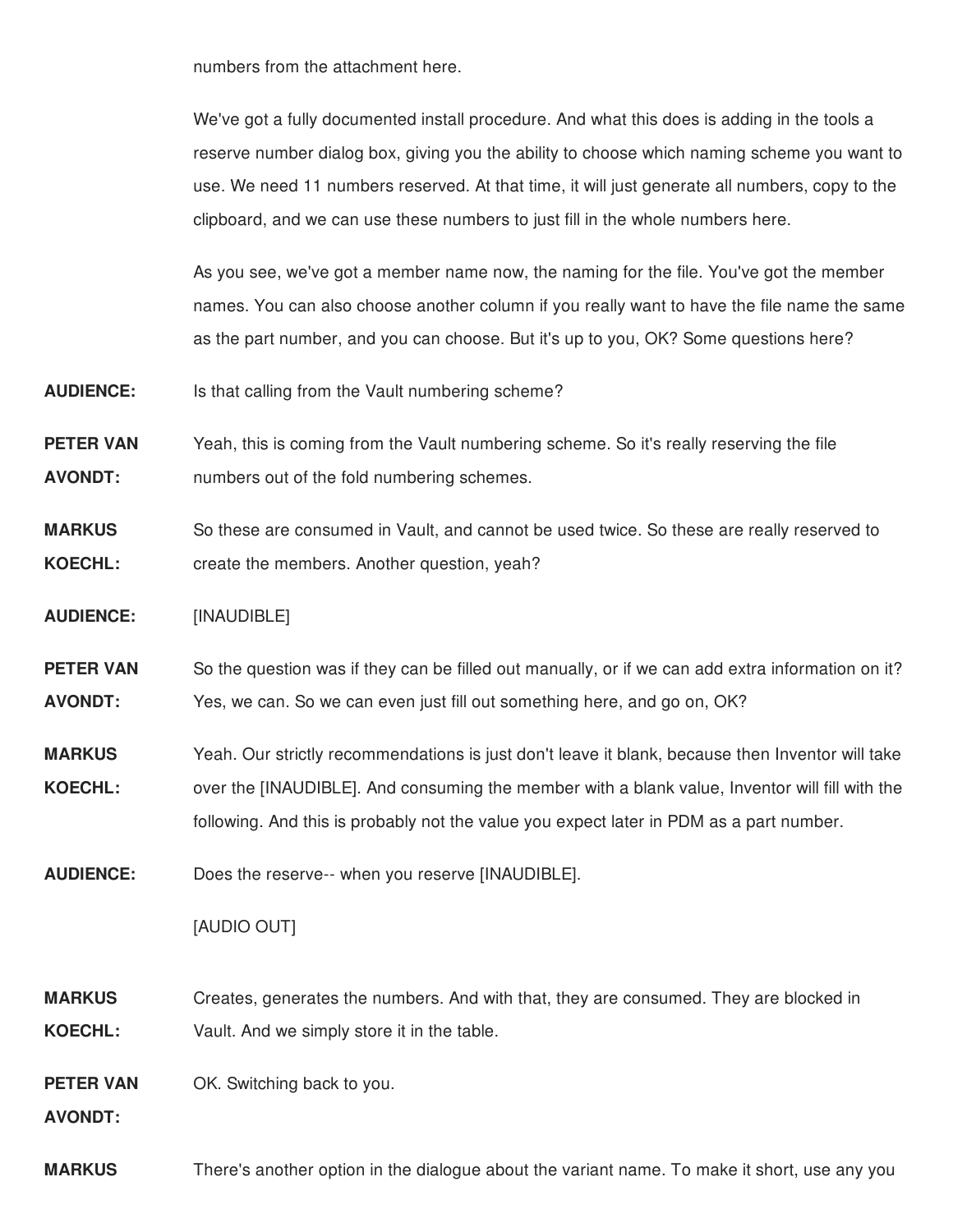**KOECHL:** want. We do not see any issues or recommendation. It's just about usability. What your consumer, your designers prefer to get as a display name in Inventor Vault browser. But it does not impact our managing tasks later on.

> Now we finished with the options, and we move forward talking about the content of the table. Of course, it's not an Inventor session. We don't talk about parameters and keys you set. I'm going to talk about iProperties, the metadata. And usually, in PDM or in data management systems, we expect some fields as mandatory to be filled, like a title. And with that, our recommendation is to add mandatory properties also in the table.

> So you could use two approaches to get there. Recommendation one. Add your individual title per member already in the table. Checking in and consuming the members, Vault will read, and everything is filled, everything is done.

> Approach number two. You don't add to the table, because you are saying, well, even Inventor is not able to edit iProperties, but Vault can. So I can edit Vault properties right back to the files, and everything is fine. You are right. This works.

> But look at this. Reviewing the workflow to consume the members, you will see a difference in the first case. So the title values are part of the table. Regardless that you are logged in to Vault or temporarily working offline, you always create the [INAUDIBLE] member files, because these are based on the table and the metadata are part of the definition of the table.

> This is different in approach number two. As long as you're logged in and consuming a member, it's always downloaded from Vault instead of recreated. So the [INAUDIBLE] Vault add-in always looks up first in Vault, does this member already exist? If yes, we grab from Vault and insert into the assembly. If not, Inventor creates if it does not already reside in Vault. So Inventor starts to create the file, and it will not add an individual value for the member we did not define before.

And so, there is no difference if the member is not pre-paired before, it's not already part of your PDM environment. It's the same effect as offline usage.

**AUDIENCE:** So in that situation, what you're saying is that the end-user who created the part is going to see the Vault [INAUDIBLE]

**MARKUS** Yeah, completely correct. Yeah. And then, hopefully, he's not able to check out the original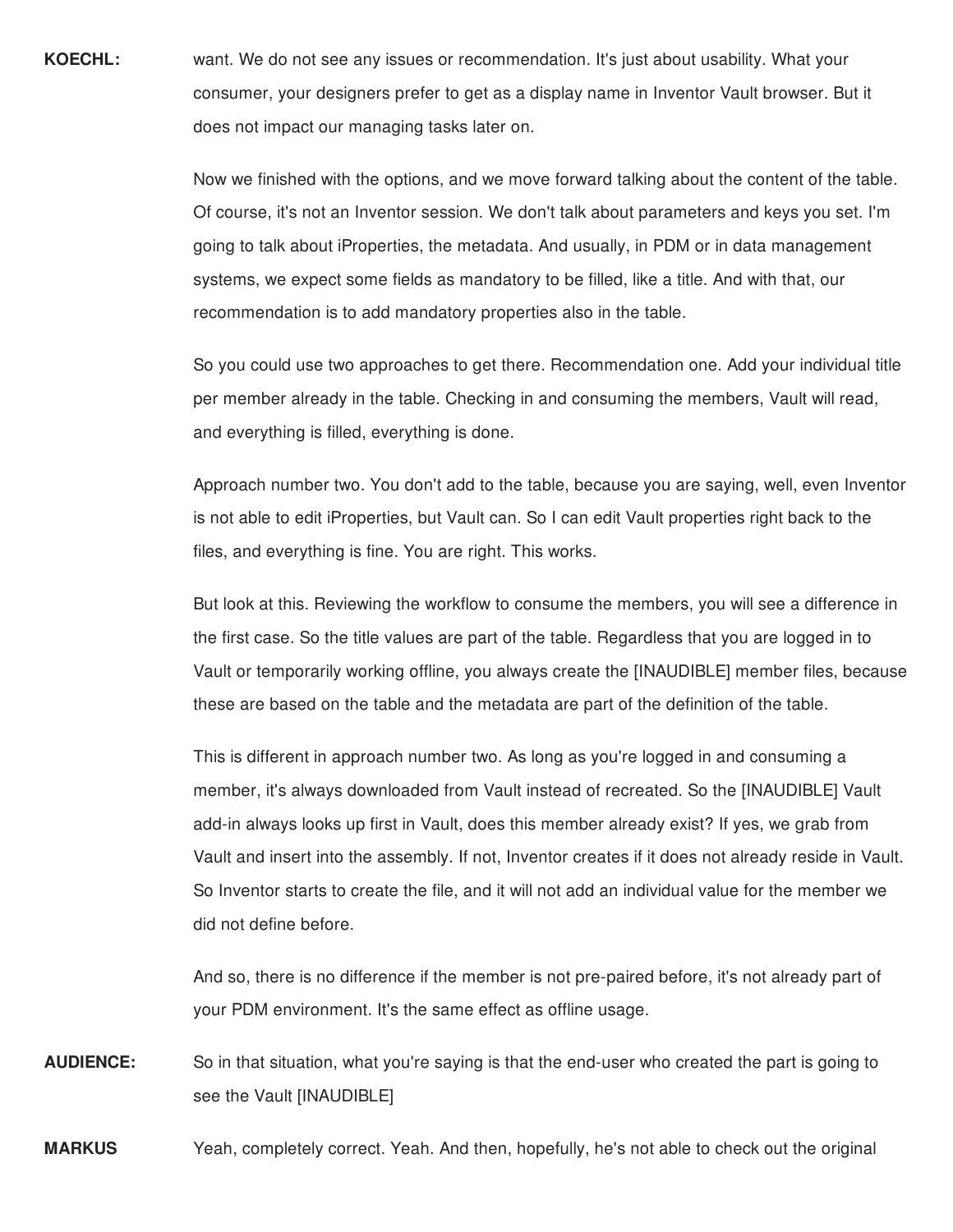- **KOECHL:** one residing in the Vault and overwriting with the wrongly created local one. But to avoid that, we will come back to this during the chapter two lifecycles.
- **PETER VAN AVONDT:** Yep. Good. So within the dataset we are sharing, we have put two examples-- more or less the same flange, but with these two different setups on the table. So if I go to example number one, table one, you will see we've got this title column here already in the table. If you go to example number two, you will see there is no title column in the table here.

Another thing I wanted to show here is that in iProperties, the default property for the title is flange. On the other hand, the default title for the first example is set to the title of the default member. So that's a bit of difference between both of the files.

So what happens if we are going to place this into an assembly? So I'm just going to place them in Vault. And before I do, I just want to show you that in my local workspace, I emptied the members directory for flange one and flange two. So they are both empty. So if I place a member now directly from Vault-- I'm logged into Vault, I can choose one of the members. And maybe I will place a second one too, just from the first example.

You will see in the workspace, the files are downloaded. Because as you look at the date they were created depending on the time zone, you will see it was at night. I don't know. Did you work at night?

**MARKUS** No. We have nine hours time difference.

**KOECHL:**

**PETER VAN AVONDT:** Yeah. Yeah. That's a nine hour time difference. So it just downloaded from Vault. So the same--

**AUDIENCE:** [INAUDIBLE]

**PETER VAN AVONDT:** No, because I'm not logged into Vault. Yeah, we will come back on that case later on. So I will place the second one here. So the blue one, just I think two members to do more or less the same it will be the same behavior here. And if you look at the example number two, they were created on another date just coming from Vault.

> If I review, for example, the bill of materials, and we will see that the titles are just filled in correctly and fully complete as we expect to do. Now I'm going to mimic that I'm an offline user. So what I'm going to do is just log out, close Vault, and then do the same sequence.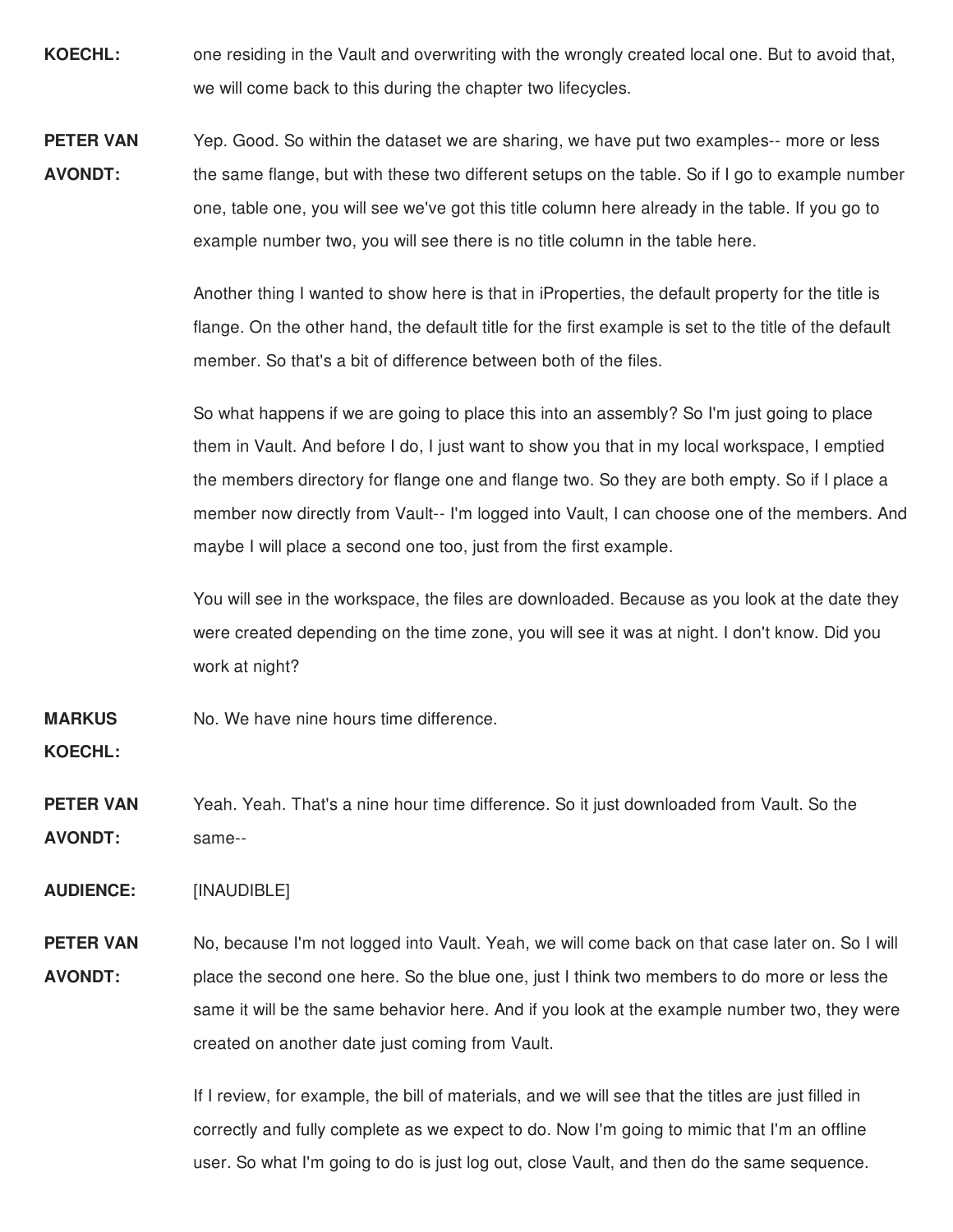Yeah. The only thing I need to do is place them from a local drive now. I just want to place them.

Go in here, place flange number one. And now I'm just going to add some other members here. And now we'll try to get connection to Vault. Well, in this case, I just want to mimic that I'm an offline user. I'm just going to say no. We're just going to ignore this message.

And what you will see if I go to the folder again-- just one up here-- it has created these two new flanges. Well, I'm a nine hours time zone difference, so you have to calculate the time a bit. But they are just created on the fly.

Now if I look at the bill of materials-- within the first example, it is still correct, because we added the column of this title into our table. Now if we do the same for the second example here, where we didn't add the column to the table-- just add this one. I will add the other one. You will see in the bill of material that it already adds the default value. So just to warn you, if you do this, just add this property to your table, OK?

**MARKUS KOECHL:** So for the user, probably might be worth to know that the non-existing members are downloaded from Vault, instead of created. For CAD administrators, in summary, what we discussed so far was setting the part number. Include metadata, as expected by Vault, already in the table. And for frequent consumption from a Cad manager perspective, it probably makes sense to create all members upfront at the Vault, because we saw it's more convenient for the user. They for sure get the appropriate member with all properties. And also for frequent consumption, decide for "the best" default row.

> So this is the first selection inserting in Inventor. We know that's the reason that we quoted the best. It's not always easy to determine or to decide what size is the best, but try. Because if you do this later, on based on experience, it's a complete revision of the factory. And later, we will discuss impact of revisions on families.

> We stay with the table contents for another aspect, and this is an option. Before we discussed mandatory field. This is clearly an option. But I hope that you will agree later on once we shared three benefits to work with this option, adding a column or an iProperty for part family.

Look at the screen shot. The part family shares one single value across all members. The intent is part number is individual for each member. Part family shares one common value across all members. And what can we do with this additional value?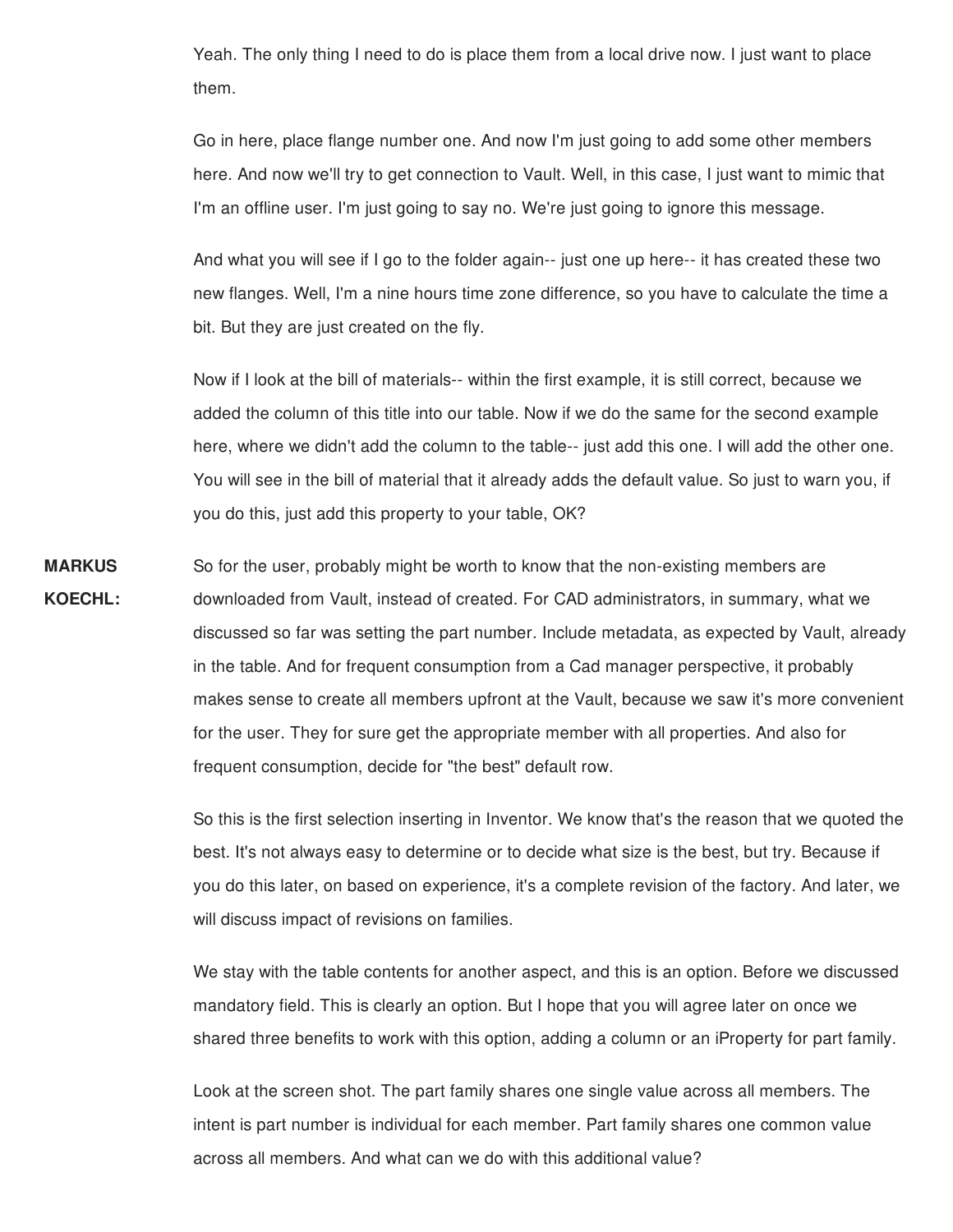Benefit number one. All members belonging to the same family, regardless which factory farm the merchant generated from, can be grouped together, either on file or item level. So this helps to increase usability and visual structure in Vault.

Benefit number two-- and probably the impact is much higher. We are flexible to drive bill of materials. Look at example one. We inserted two instances, two different sizes in our assembly. Again, it's the same component, the flange. Two different nominal diameters. And the default setting of Vault is to create items based on individual part numbers, so we get a one to one relationship. One member equals one item.

Quite often we run into the requirement that customers or companies expect to group all members to one item, but continue to differentiate on size. And with the part family option, we are able to fulfill this requirement.

Look at example number two. Again, two instances, two different sizes. But looking at first column, you will recognize we are reusing the same item. So both iPart members, both sizes are assigned to one single item. Look at the dimensions column. We continue to differentiate that each instance in the assembly is of different size.

Benefit number three. Having this common value, we easily can split our tables. Imagine you have large tables, 500, 1,000, or up to 10,000 row members. And to improve usability, or especially in performance, we can split, but with the capability to unify, either visually to group- - or even on item level, you will see that the benefit, performance increase and gain counts more.

And I think this is worth to demo how we can improve the performance. The sample file set shares a 500 member component. And you will see it takes a while until the table is read. So this could be from Inventor perspective, a reason to split the table. But we will come up with another great tip that beats everything in terms of performance.

**PETER VAN AVONDT:** Good. Just to show you a bit of set up. What we did in the assemblies is created a custom property parts family. For flexibility reasons, you can always add this column to your table here. And maybe within the same iPart, you can differentiate. Well, maybe that can be a use case, maybe not. But it can be handy to have that in the table.

> So with that in place, you can use that to group your iParts, iAssemblies [INAUDIBLE] the part family. So as you can see we've got part family 0001. Here, example two file. As you can see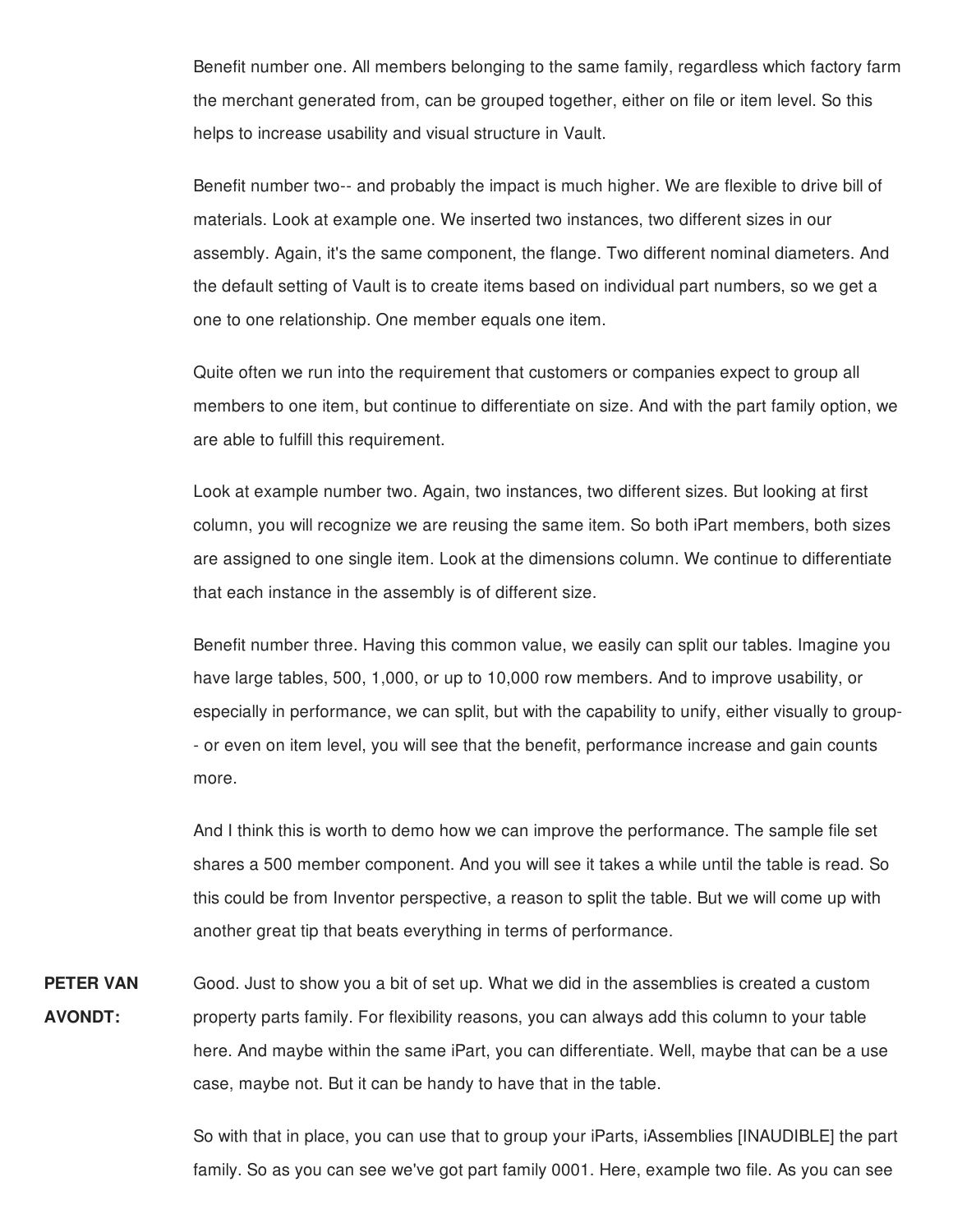here, an example seven is belonging to the same family and is also sorted out into this family. So that's a way of dealing with that.

So speaking of this performance, I will deal with that really shortly here. I'm just going to place one of these examples here, spacer four. It has 500 member files. If I open it up, it will take awhile to open the whole thing up. And even then, you have to sift through a lot of values.

And this example is quite not too complex, I must say. Sometimes you have a really complex iParts with a lot of rows. And so, that's not too complex here. I can place it just into my assembly.

Now, as a tip, what we can do is within Vault you can just use the search capabilities. And with Vault 2017, we have this additional inserts into CAD. So you can just select the member file directly from your members directory. Leveraging this part family, you can search on the part family, you can search on certain criteria. I did a really simple search here.

So the insert into CAD is something you can download from the Exchange Store. So it's an app that's is delivered with the 2017 release.

I'm not sure if we're going to show the item, because we have to speed up a bit. Yeah. So we will switch over. We had another demo over onto iTunes, and so on. But it's fully documented also in the PowerPoint and in the hands-on.

**MARKUS KOECHL:** With that, probably you agree that it makes sense to add to our summary list, that it's of value for the consumer having the member files created before for quick re-use and consumption, especially with a search from Vault and directly insert to CAD.

> There is another aspect to finish here. We strictly recommend always create your member files setting up the family in checked out state, especially if iLogic rules are in place or if you expect accurate physical properties written to the file and also displayed in your PDF. If you don't do, then the add-in is not able to write the values to activate in the factory and create the members accordingly.

## **AUDIENCE:** [INAUDIBLE]

**MARKUS KOECHL:** This would be my question back. Are you talking about Inventor library path or Vault library folder type?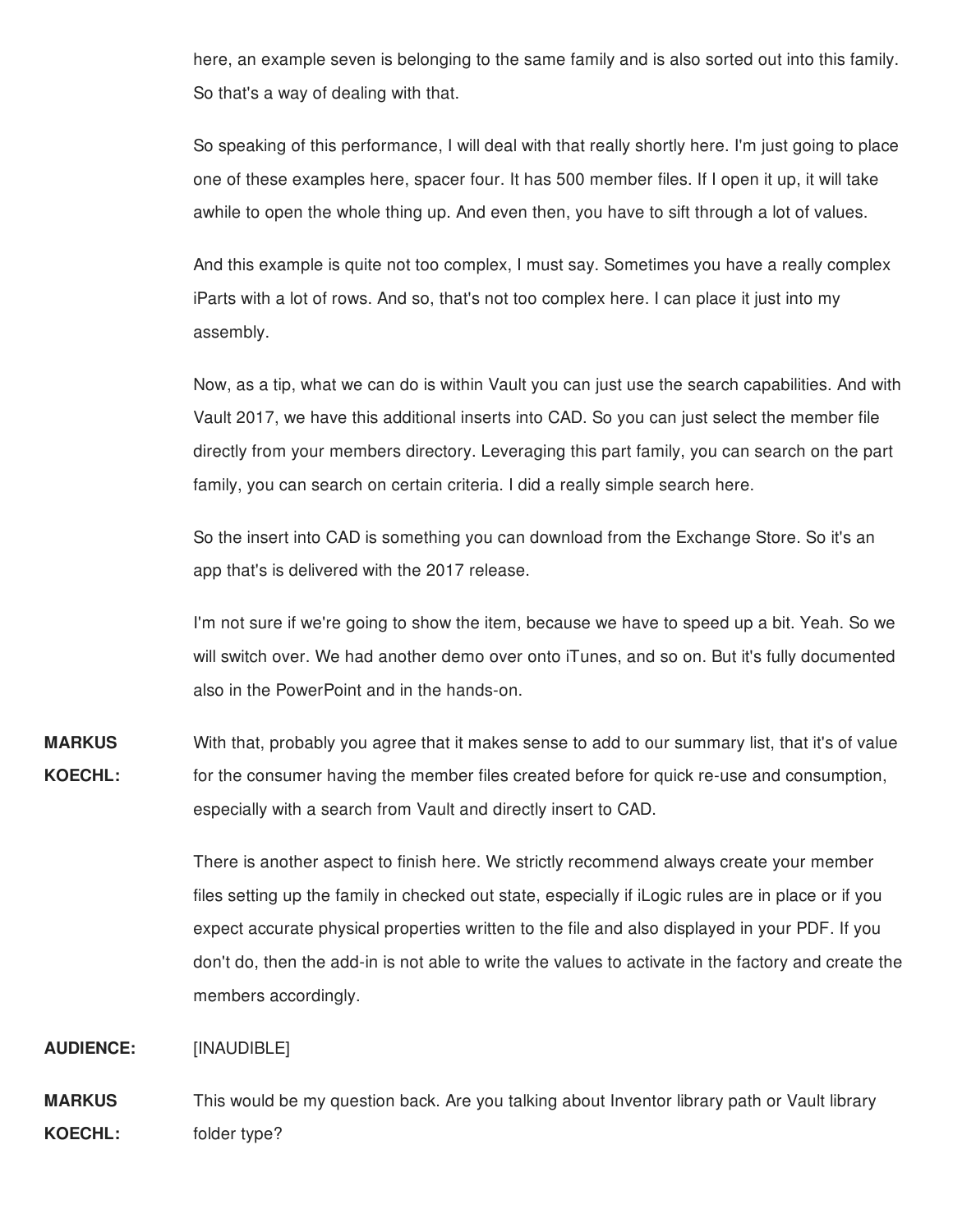**AUDIENCE:** So there's Inventor library path mapped to a Vault library folder.

**MARKUS** OK. No difference. Yep. Works as well.

**KOECHL:**

However, especially with iAssemblies, we see you put more restrictive behavior on Inventor as needed, using this [INAUDIBLE] or protect file based library path. And in PDM environment, we think you no longer need to deal with the Inventor library path. But it's probably a different story to discuss in detail.

OK, some additions on custom members. So far we've talked only about standard members. And with that, we did not differentiate iPart and iAssemblies. So what we stated so far applies to iPart as well as iAssembly.

On iPart level, there is the specific variant you can create or define custom members. You need to know Vault does, more or less, make no difference handling custom and standard members, in regards, parent child relationship, as well as file handling-- what we will highlight later on in Chapter 3.

With that, and also with the option we discussed before, consider to split your iPart definitions in several factories. We proceed here and recommend for sure split, custom, and standard member definitions. Inventor is able to combine. And remembering when we introduced our capabilities with Inventor 4, we always showed that we are flexible and can define anything.

But there are some restrictions Inventor puts in place as soon as you combine. You cannot share key as well as custom cells, and generate files from them. So the capability to create our own members upfront, it's completely disabled. And this is reason enough to split. So we have the tools to combine, to aggregate, either on file level or item level.

We knew upfront that we have too much content for this class being covered in one and a half hour. So with that, I just would like to highlight.

Watch out for the handout. There is in detail describe what we additionally share for drawing to differentiate tabular drawings for the entire family and individual drawings for each member. And also, the template with the different title blocks matching both requirements are part of the sample data set or the full Vault environment.

Now we did almost everything about defining. Now let's continue with the first check in. As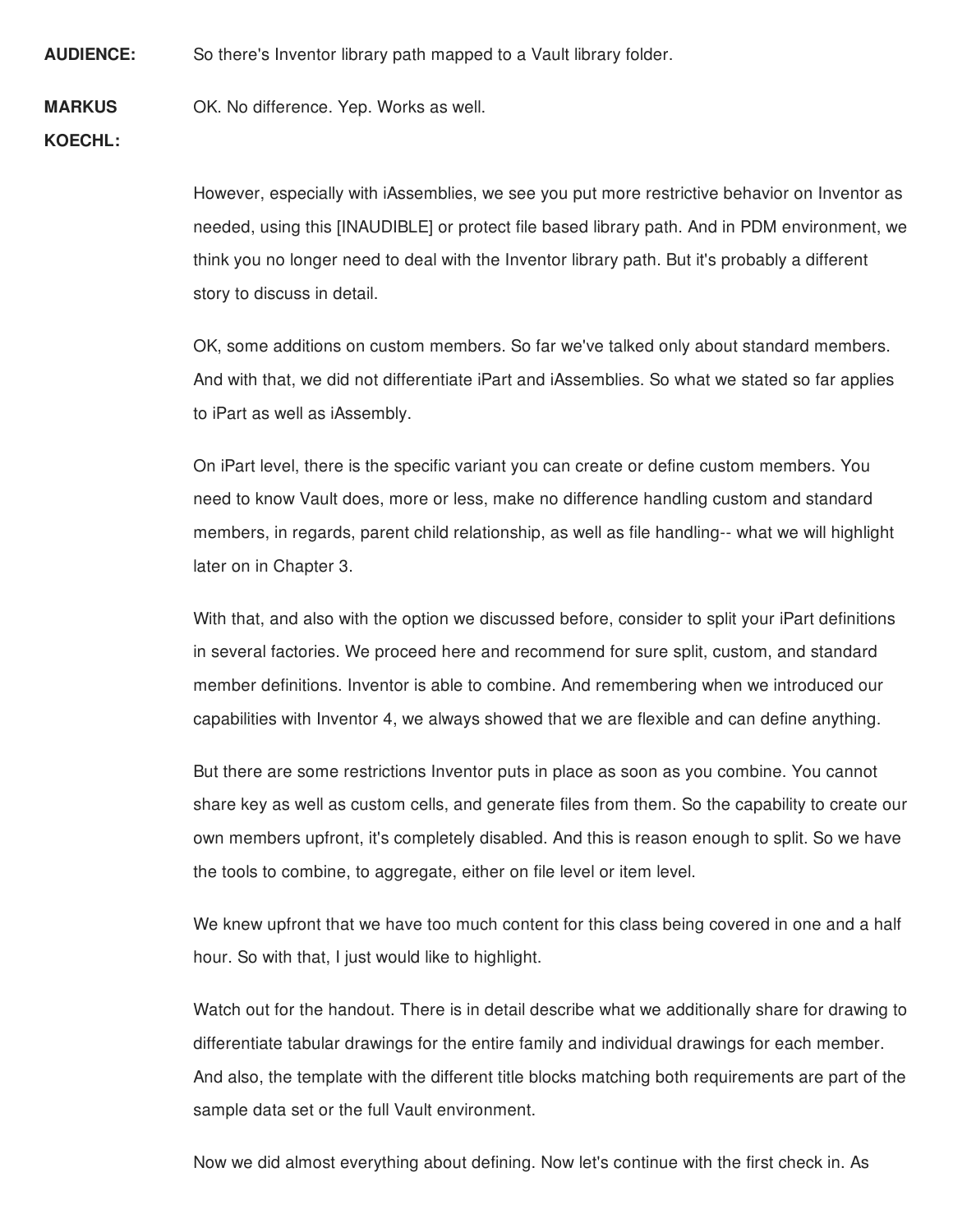Peter continues, you will recognize we apply different categories once a factory and its member gets checked into Vault. And we do this, not only to share different properties per category, the major reason is we apply a specific lifecycle, especially for the factory. Simply based on rules, as Vault is capable to read the subtype, the five classifications. Is it a factory? Is it an iPart or iAssembly factory? Vault reads that.

And based on the category, we recommend once you've created everything-- of course, you've tested the geometry and you've validated that before. But now it's the phase to validate for PDM. And with that, this dedicated lifecycle has a state for validation. And the sample data set we call this for testing purposes. And this does one or two specifics. On one hand, consumers, the designers and the engineers, won't see any factory or member as long as we are working on the file or testing as CAD admins.

The second aspect is the file lock. So we mimic that even as an admin, we don't have edit rights on the factory. And this allows to test everything. Did we miss something in the options we talked before? Inventor will try to save. And if the file is locked, you run into an issue. So this is a good proof before you release the family. To release-- and probably we switch just over to the [INAUDIBLE] example-- the downside on one end, having a dedicated lifecycle is you have two clicks more. You need to select the lifecycle and change state for the factory, plus you'll need to do this for the members as well. But having the advantages I talked before, we think it's worth to have that.

## **PETER VAN** Shall we switch? OK, good.

## **AVONDT:**

OK, so what I want to do is just do the initial check in of Vault files. Before you check in, you have the ability to generate all members, so they are available into Vault. And the moment you do the check in, you will see that they were all listed into the check in dialog box, OK?

The moment that they are checked in, as Markus stated, you will see that we are categorizing iPart factories. But also if you look at the [INAUDIBLE] tab that we also categorize them as member.

How do we do this? Just shortly showing you how the rules are set up. We have a lot of rules in our test environment, or in our demo environment here. But you will see there is an iPart factory member. And we use a classification, it's configuration factory, as a criteria to find to the factory. The same thing for the member, where we find the classification configuration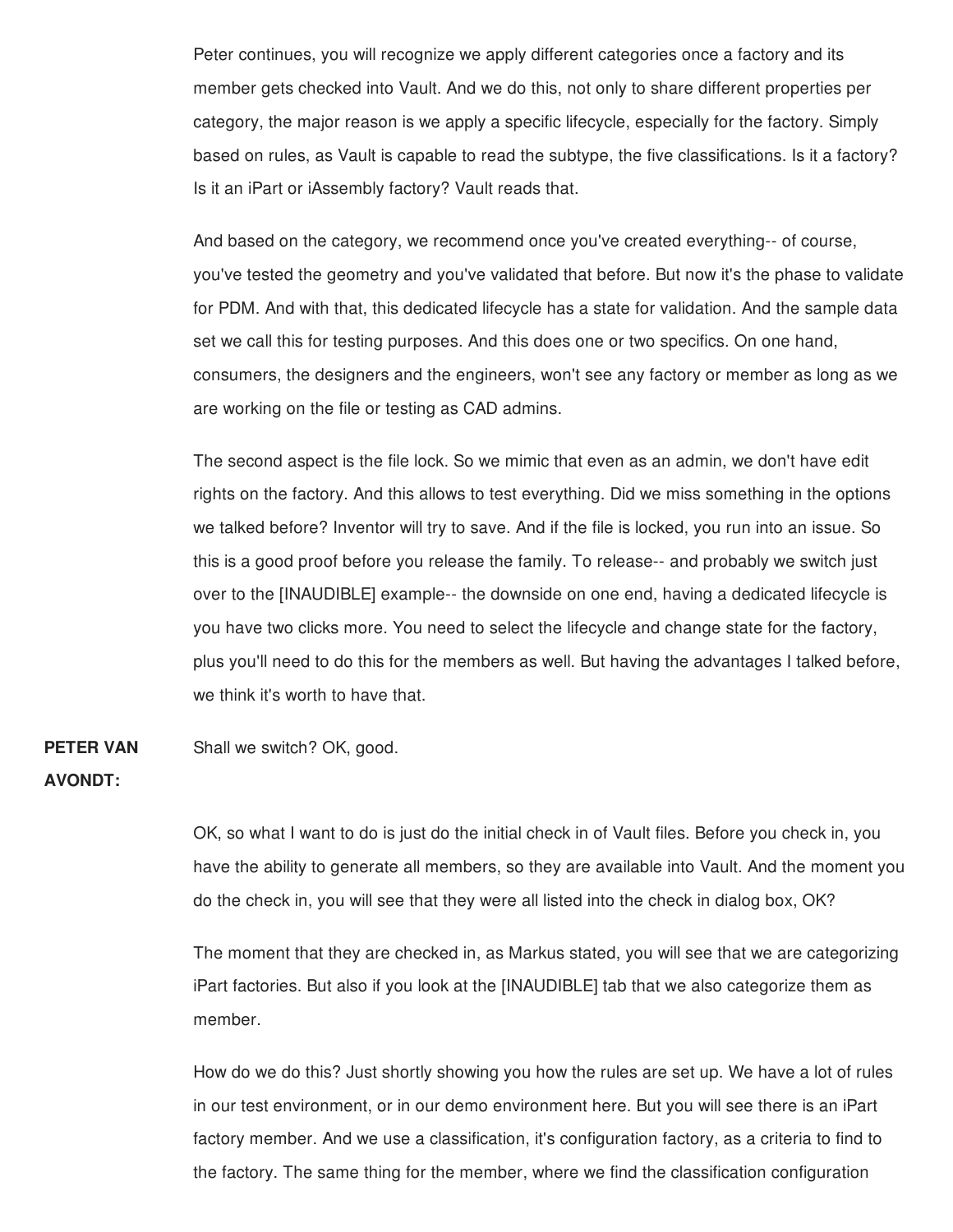member. We split also between iAssembly and iPart, depending on the file extension in this Vault.

So just about releasing files here. What we wanted to show you here about releasing the files- the fact is that you have to do this in a bottom up manner, meaning that you need to start with the iPart and iFactory first, and then just work the whole way up in the whole assembly. So what you can do is select the iPart factories that are on the same level. You can do that in one go and say, OK, I'm just going to change the state.

You will see that I've got the option here to also include the direct parents. In this case, we'll also select the compensator iAssembly. But in that case, it also lists all members in one dialog box. So you can do the release in one go for the flange. I just de-selected the compensator iAssembly.

And then you will see that we have this 2-step. So the first one for the members, where you say, OK, I'm just going to erase all members. And then, in the iFactory lifecycle that's assigned to the iFactory category there, you will see that we have "for testing," as Markus stated, or "in use." And then if we put them "in use," it will be available for everyone. So in that case, the flange assembly and the space assembly is released to manufacturing.

Then the next step is to do just the same for your compensator iAssembly. With the same option on, Include Parents, you will see that starting from your factory member, you get all members also into the dialog box doing the same thing. The [INAUDIBLE] process for the members, and the iFactory lifecycle for putting the compensator iAssembly in use, OK?

Just do this bottom up. Start with the lowest iPart, iAssemblies, and then go up to the levels above this iPart. OK? Good.

**MARKUS KOECHL:** For the initial release, you will agree that this workload is pretty straight forward. But now, we start to discuss about revision cycles. And we are going to share two different approaches, and they are related to your requirements to the scope of the change. So does the change you are intending to do impact all members? So is this change affecting the entire family? This is an universal, or as we call here, the overall revision approach.

> If the scope of your change is just out of 100 available members, you need to change or to update two or three, it's probably worse to think about an alternative just to revise these three members. With the next practical example, we share this workflow.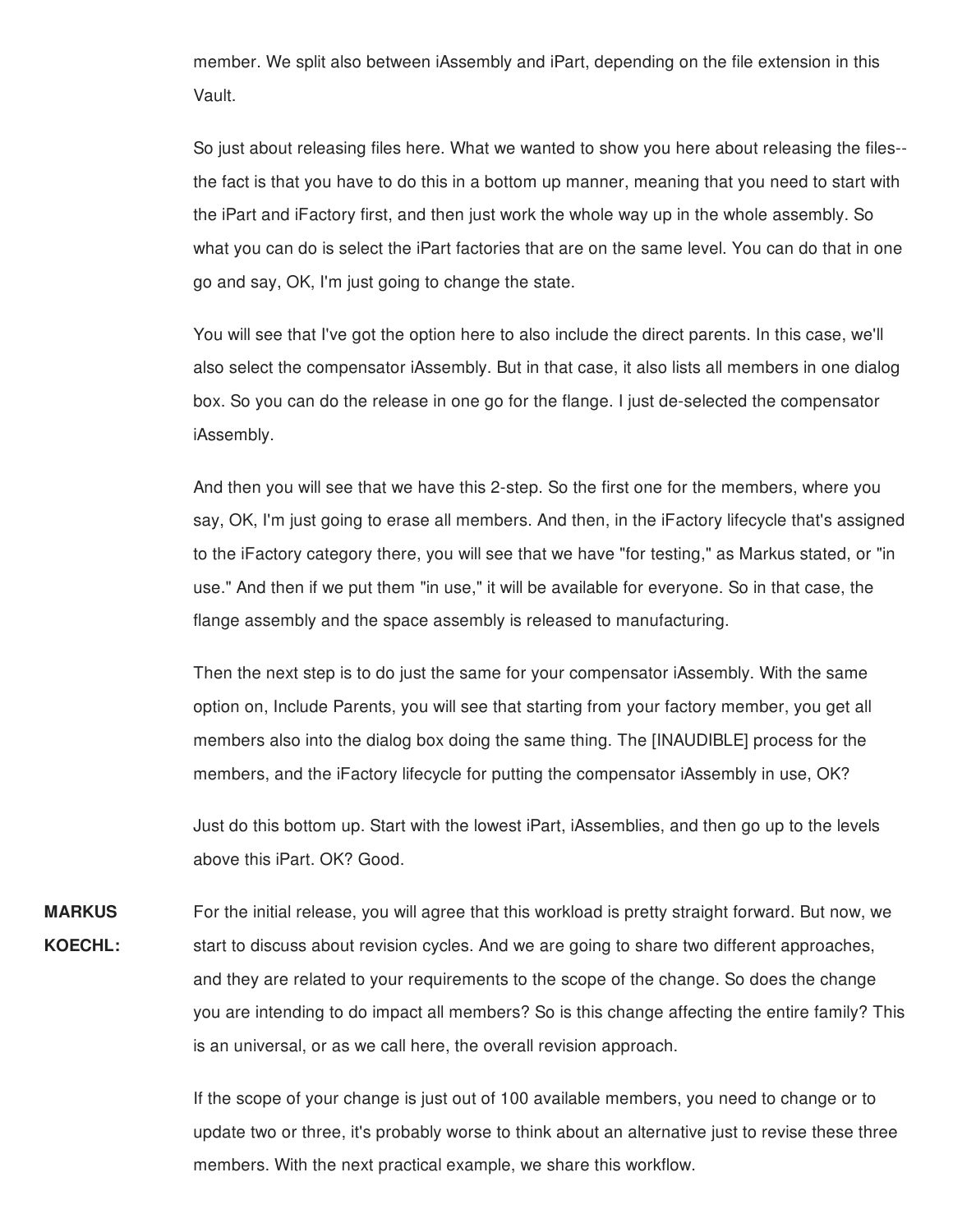How to start? Your start, of course, with a revision of the factory. But then it's like and try an error process without error, just try. Figure out which members are impacted by your change.

Here, the right slide to my talk. So you watch for changes and Vault helps to watch out which members are impacted by this change. And then just revise these edited member files. In the result, instead of getting an increment in the revision index, overall you will get a differentiated index increase just on the members that were affected by the change.

Let's review how this looks like in real life.

**PETER VAN AVONDT:** OK, so as Markus stated, there are two ways of doing the revision of an iAssembly/iParts. It's the overall, where you do a revision of all members, all parts, however some may not change. And then we call it the smart way of doing revisions or revising this kind of iParts or iAssembly.

> So what I want to do is with this compensator example 7 is just make a change on the flange here. And I want to change only two members. So the first step I'm going to do is just say, OK, I'm going to do a change state on the flange example 7.

> Once again, bottom up starts with the lowest level and then do the rest in the next step. So as you can see, it also lists-- because I've got this option include parents-- it also lists all the members. In this stage, I'm just going to change the flange and also the compensator in one go, because I know later on, I need to do update the compensator also here. So I'm just going to update it here. Going to open iPart Factory, and doing the changes into the table.

Just notice that I didn't change any member, so all members are now locked or released. So I'm just going to change this value to 10, the number of holes here in the flange. And I'm just going to update it.

The moment I'm going to generate the files, you will see that Inventor will come up with a dialog box. It's not Inventor, it's Vault that's saying that it's failed to check out a member file- which is normal at that time. On the other hand, it said, I cannot generate a member-- that's not completely true. In the background on the work spaces, it has generated the member files. And it's really good, because this gives it the opportunity to review in Vault what happened.

So if I go to the flange assembly and go to all member files, you see this is the Vault status indicator. It says here I've got some new local files. So now you know which member files are affected by the changes I made in the table. And then I can easily say, OK, I'm just going to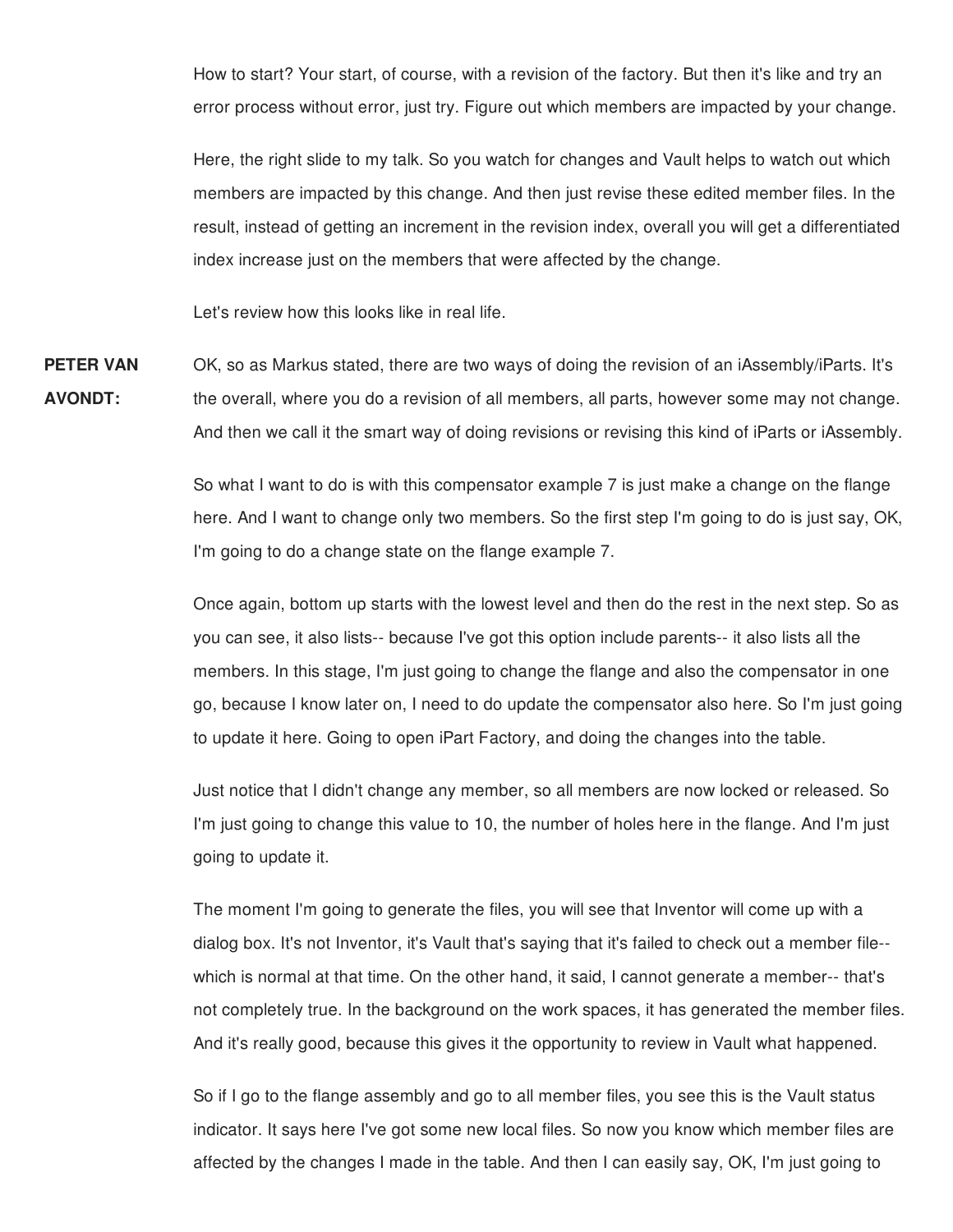change the state of the files. It also indicates where the member files are used. So in one go, I can also change the member files of the compensator iAssembly. So that's something I need for the next step, updating the compensator iAssembly.

And now I can just say, OK, I want to get and do a check out on the files. It will say, oh yeah, do you really want to get the files? No, I generated them already. I just say no. And you will see they are appearing as a green icon here, so they are new.

next step is just to say I'm going to check in the files. You will see these two members are listed also in the check in dialog box. And you're good to go. First step.

Second step, of course, is go to the compensator assembly. We need to go to the iAssembly that's consuming the iParts I've changed. And you see all member files here. First thing I can do here is just to update, synchronize the properties. So it will write back the revision value to the files. And then it's just the same procedure as with the iParts, just get the iParts locally, and then I can start and update the assembly locally.

Next step, generate the files, because everything is updated already-- Inventor does that. And save it. And you can just go into it, check it in, and it will list the Vault members. So bottom up approach. First start with the iParts, then go to the iAssembly. If you have missed iAssemblies and iParts, start with the lowest level and just go through the whole procedure in one go. Once you've done that, then the next step is go back here and just do the release for both of the files. Just change the state.

Well, for testing now, that would be obvious, do the testing. For the demo purpose, I'm just going to put them in use, so we can release everything, and you're fine, OK? As you can see, we're using some B-assemblies and some A-assemblies are now available as member files of the compensator assembly. So it's a smart way of managing the whole iAssemblies and revisioning the whole iAssemblies. OK? Good. Markus, up to you again.

**MARKUS KOECHL:** Yeah. In the summary, they overall just to revise the entire family might be on the first few, the easier approach. It's risk free. You do not need to deal with the option that Peter applied to get the impact. But consider the where used locations. If you revise the entire family, you need probably to revise and update all their used location, regardless that your change did really affect the consuming assemblies or not.

So with that, the smart approach-- smart in terms of it reduces the number of files to be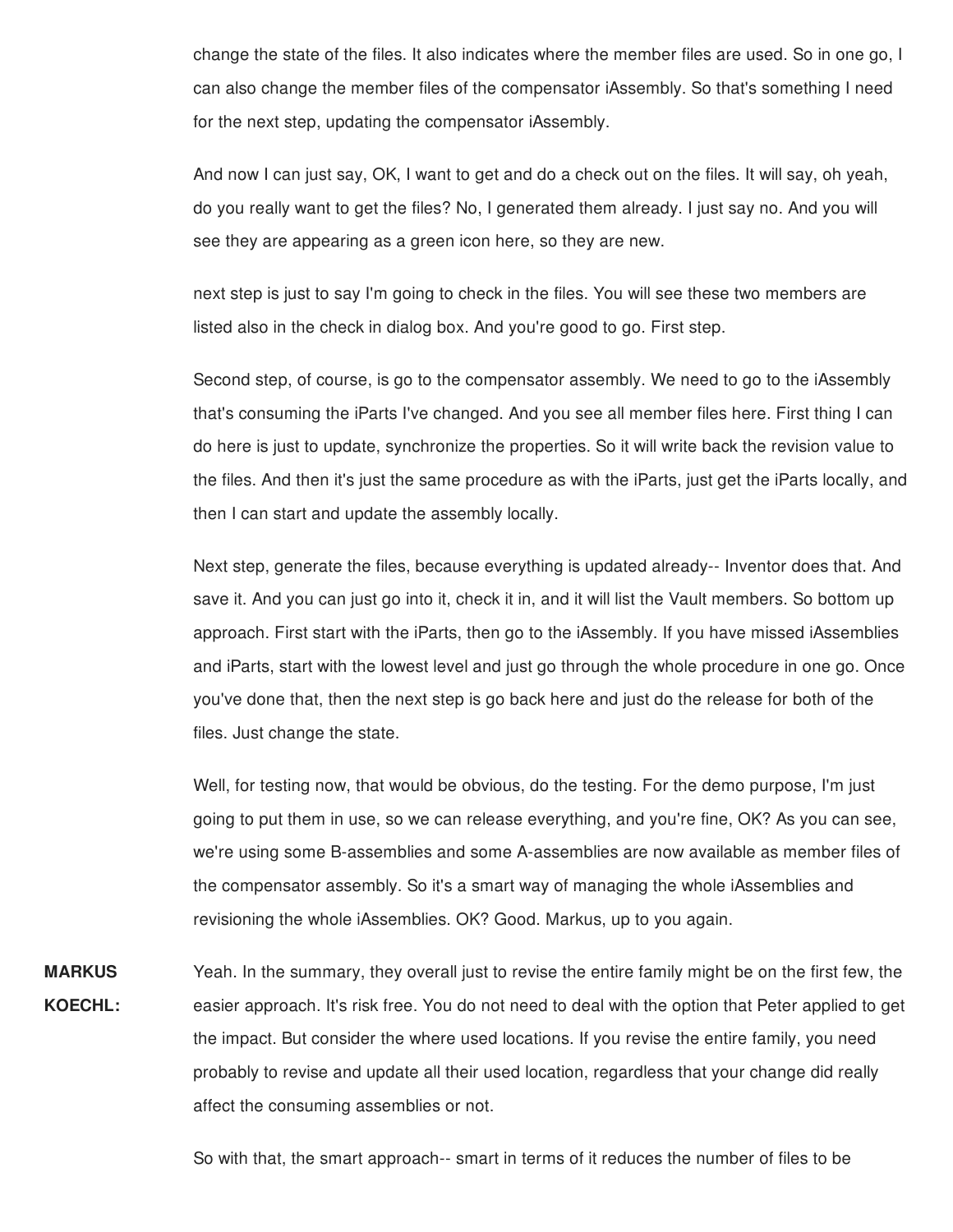requiring update, because you just changed the affected members. And we think it's worth to train to get familiar with this workflow, because bottom line, you will be much faster and more efficient.

Our last chapter or block, file handling. First of all, most frequent used and always emotionally discussed copy design. And a common statement what we get is as we were saying don't copy factory and member files with copy design, because we will break the links. And their response always is, why? I would like to have an easy approach to create new variants, and therefore I like to copy. But there are good reasons that we don't support that.

Remember, iPart and iAssemblies are predefined libraries. There is a table, and derived from this table we create standard components, standard variants. So with that, of course, you can copy consuming assemblies, but this implicates simply reuse standard content as it is meant for. Reuse library files as well as part family members.

There might be a requirement that you need to create unique members, then of course, you can copy the member file in the assembly context. And if your design intent is really to get a new unique member, then it's fine that we break the link to the factory. And it's starting to get an individual independent file.

Use case number two. You apply copy design. And of course, if you need new families based on the existing one, because they are getting similar geometries et cetera, there is no reason that you could not use. So we recommend you use copy design to make copies of your iPart and iAssembly factories, just as a starting point to create new families.

Some background information or arguments, why what we do and what we don't, and why don't we do everything. So we don't create new variants or members. Because it's a domain of Inventor iPart authoring or the in place design, you can switch in Inventor to create new members on the fly. But the driver of the table is the iPart Author, it's Inventor. So it's up to inventor to create new ones, and to add all new meters, keys, et cetera to your family. You need to edit the table anyway, even if we would have copied it before.

Then once you did create your new, then you can extensively use copy design to consume these new members. Simply apply the replace options, replace existing members, find new ones. So in a graphical view, the workflow is copy your iPart factory, edit the table, create new members, check in, make this available through Vault. And then, again following the bottom up approach, you can also copy iAssemblies that use iParts, replace with the new members, and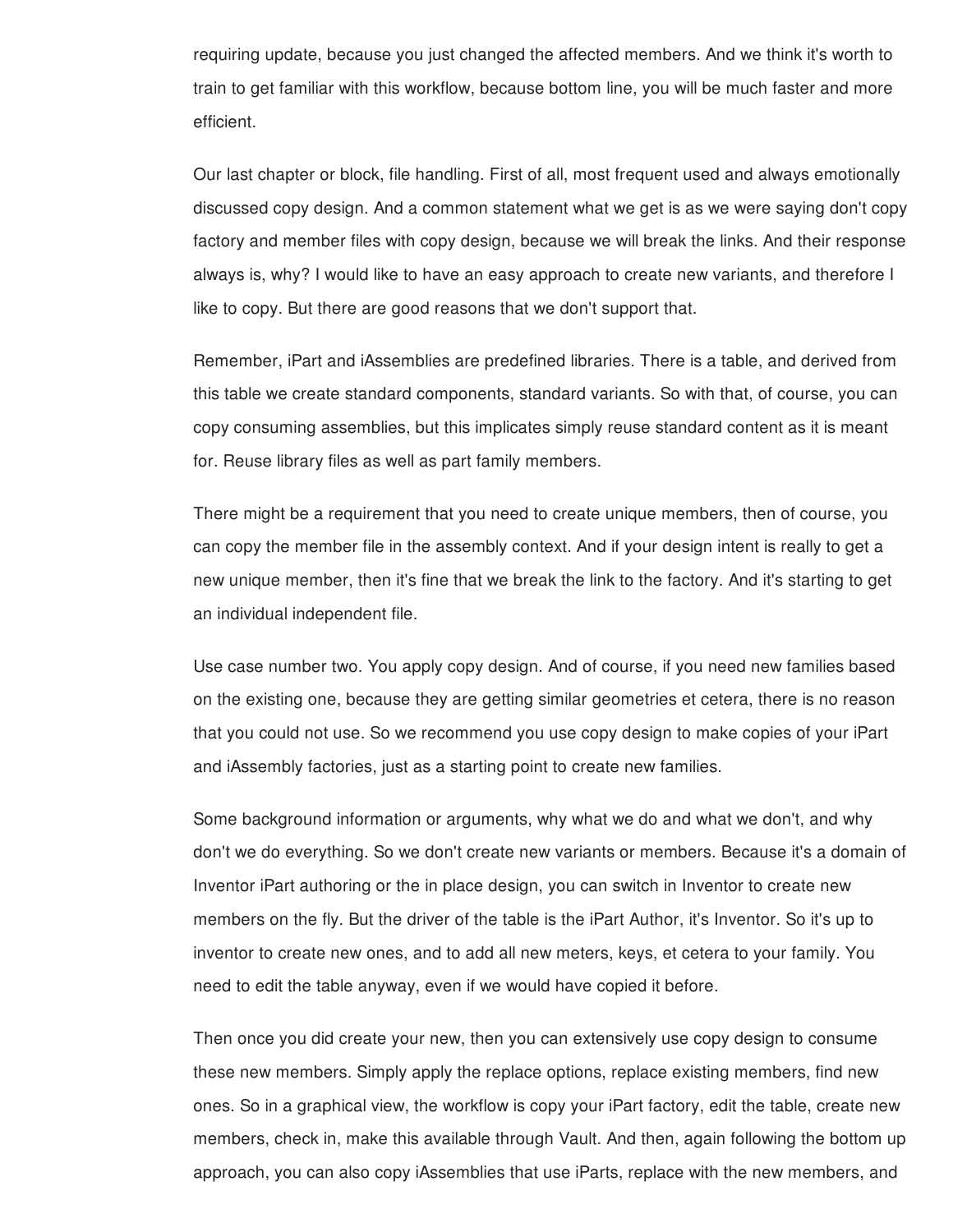then open and again, generate the iAssembly member files.

To illustrate this more, when we again switch over to Peter's screen.

- **PETER VAN AVONDT:** OK, good. So we have this compensator assembly, example seven again. And as you can see, we've got here to do the two iPart factories. What I want to do is create a copy of them both, and then create a copy of the second level, the compensator assembly and reuse the whole thing. I just want to show the whole workflow to make this happen with a copy design. So the first step I'm going to do is copy the--
- **MARKUS KOECHL:** So just summarize, our final goal is having a new independent complete iAssembly family containing new iPart members as well. So to do this in one shot. And this is the final goal.
- **PETER VAN AVONDT:** Indeed. Thank you, Markus. So what I'm going to do first is making a copy of this iPart factories. Just copy design, simple the iPart factories. Well, I did some pre-work already, because it was the same workflow. So I'm only going to do the copy of the flange. The space was already in the data set. So you can do that on your own. Or if you really want to, you can use our data there.

I'm going to rename it to example number 8. Good. And what we also did is added an extra rule. You will see that in the hands-on too. If you look at the [? extra ?] rule here, what we're doing is excluding the factory from any property manipulation. All properties should be imposed by the table, like the part numbers. So that's something that you have to do to manage within the table, therefore, we are just removing them from the whole action list.

So just create the copy. Nothing fancy, it has created just the flange number 8 here. Then we are going to open it up into my Inventor environment. And the first thing I have to do is say, OK, in the table, make some modifications. First of all, at the part number, I'm just going to make it example number 8. Update all part numbers in one go. And then you will see that the member name has also been set to example number 7. You can do this one by one.

A better way of doing this is managing it via the spreadsheet. Yeah? You know an iPart or an iAssembly there's always the spreadsheet behind. So you can leverage this functionality just to say, OK, seven minus becomes eight minus. OK. Replace all. And all member names are renamed in one go. Good. So that's the first step.

On the other hand, you can always do some more modifications at members. Make this just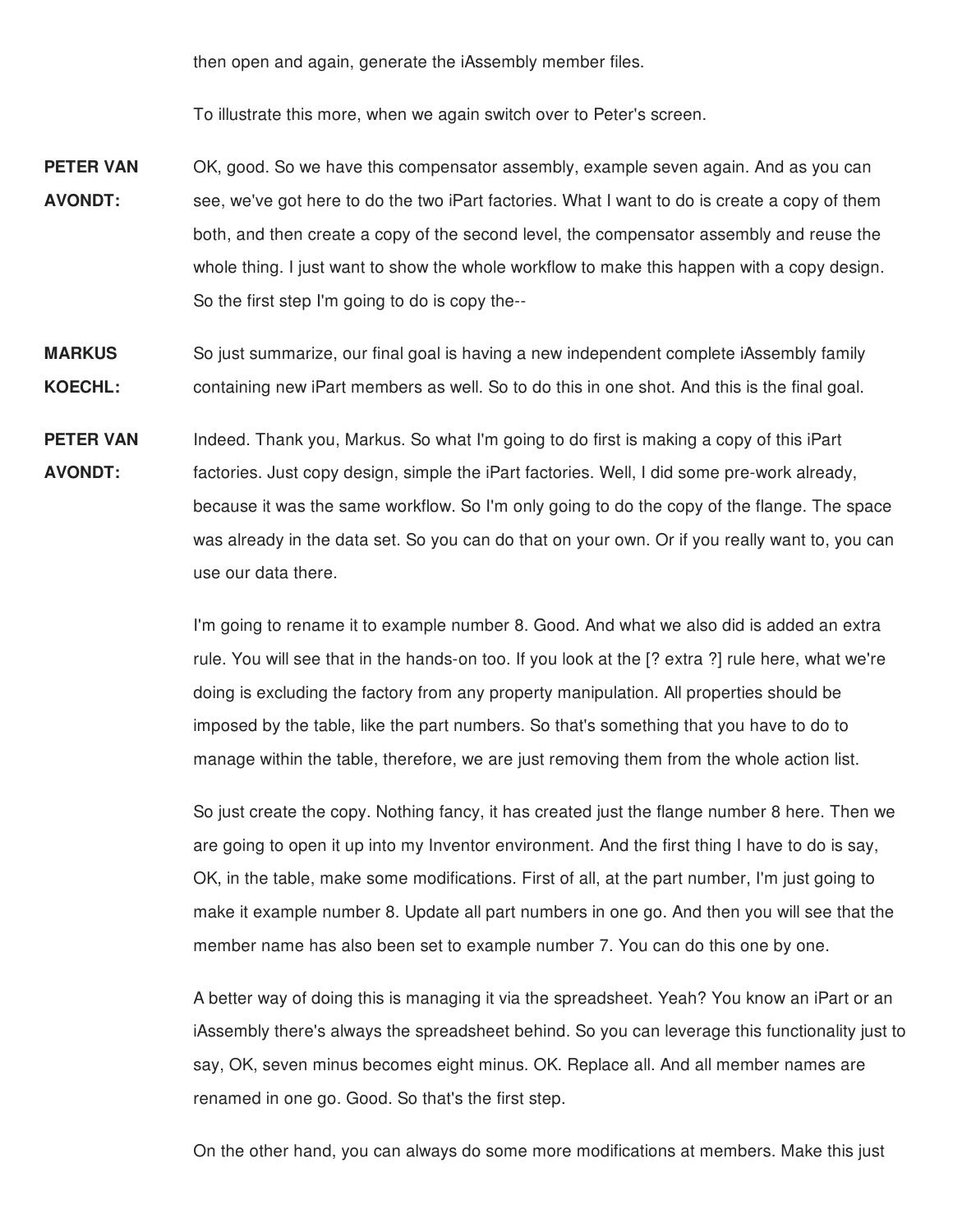more unique or as a new kind of flange may make modifications, of course, in the whole thing.

Just going to make sure to update also the properties, so everything is up to date. And at that time, I can just generate the [INAUDIBLE] members, generate files. Save All. All messages- oh, this is not good. I need to verify just one thing in the table. Why did it change back? I don't know.

**MARKUS** You're iProperty value got updated.

**KOECHL:**

**PETER VAN AVONDT:** Yeah. OK. Just regenerate it once more. OK. Now everything is fine to check in. And I've got all members created.

> First step. We did the same for the space with iPart, and now we can head over to my compensator assembly. in the compensator assembly, I'm just going to do the same thing, copy design. And you will see it will list the spacer iPart factory a few times. And the flange iPart factory also a few times.

First, as a direct link to do your compensator iAssembly. This is the direct link to your table, meaning all values in the space of iFactory are used in the table. So there is a direct link there. Secondly, we have the default members linked also into your iAssembly. And default members are as a file link, as a component link into the assembly, and they're also referencing the whole thing. And so, as Markus stated, we can create a copy of this assembly, and just use the replace to replace all of these factories and members in one go.

So here we go. We're just going to replace the factories. As a tip, you see it will automatically put this is copy. As a tip, we put it also in the documentation-- is in the copy design, you have also to select references. Select references will give you the ability to just make a modification to this one. Now you see that he replaced this one in one go. I don't want this behavior, because I really want to do it one by one. So with the select references, you could avoid this.

So I'm just going to do this for the flange. Replace it, and you will see it will not affect the member file. So now I'm going to replace the member file with the correct one. And it's a spacer, sample 8. This one.

And the last step is the same thing for the flange. I need the member file, it's here. OK, replace. And now I'm almost good to go. Yeah. The only thing I need to do is rename the compensator to 8, as an example. And during the copy design action, it will update all file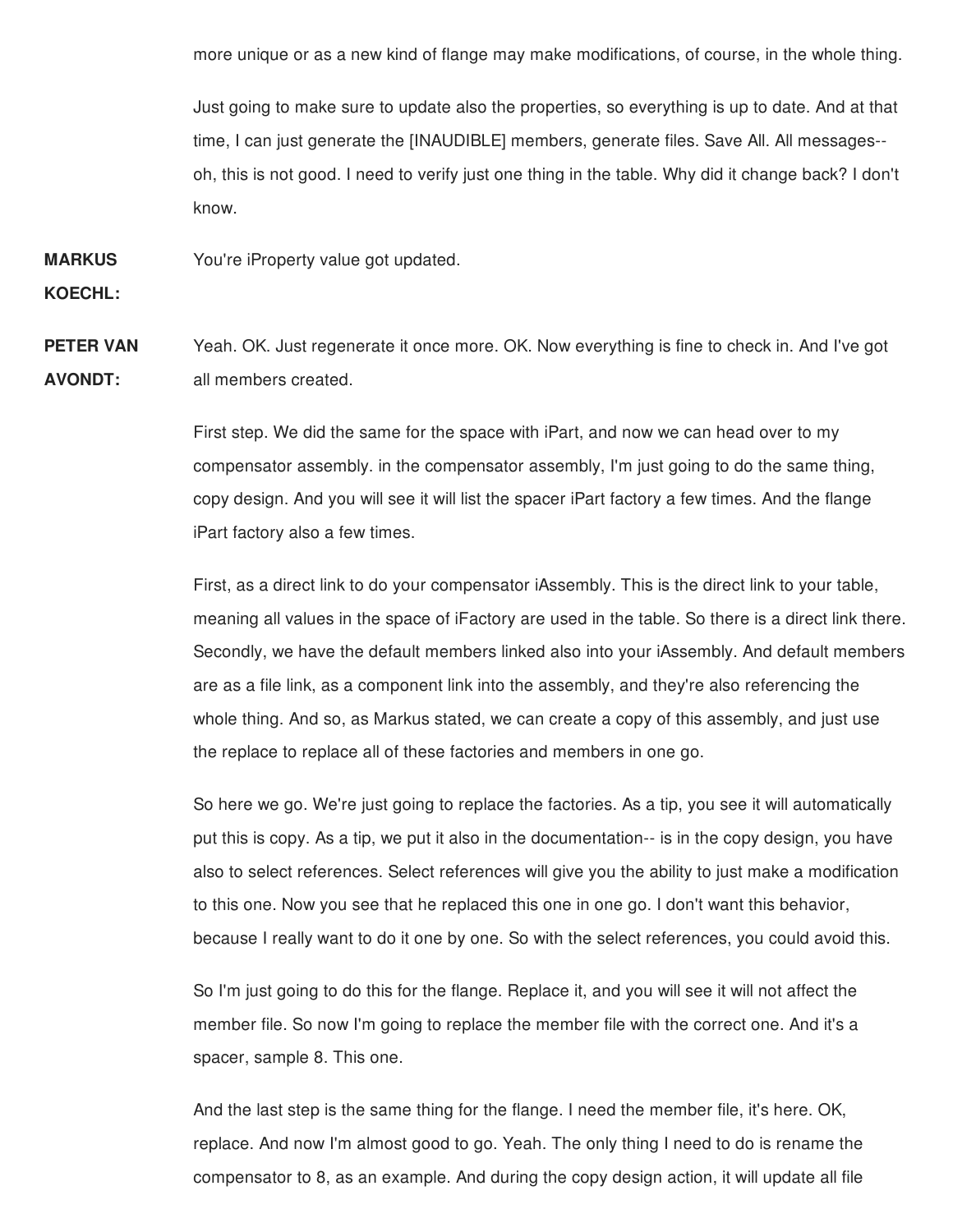references in the whole thing.

**MARKUS KOECHL:** Peter, probably at this stage we could share what we discussed creating this example. We really were not happy that we need to select factory members, but there is good reason again. We thought about, can we avoid? But finally, we also recognized we can't avoid. Because as Peter told before, the reference of the factory to the iAssembly is simply to make all variants to publish these to the table as available members of the iAssembly.

> And finally, your copy design intent also could be to add additional table variants, and not just replace with the factory. Also, the existing members. Your design intent can be to stay with the existing ones just as additional ones. So our copy design cannot read your mind, your design intent. And with that, we need to do this one by one. There is a question?

**AUDIENCE:** [INAUDIBLE]

**MARKUS KOECHL:** Yeah. To make this question available to everything, the question is which lifecycle applied the copy design to the new created files. Would you like to answer or shall I?

**AUDIENCE:** [INAUDIBLE]

- **PETER VAN AVONDT:** It follows the rules, you know? It follows the rules, what I showed before. It followed the rules of the file classification, and that's why it puts it on the lifecycle. And in this case, this is the iAssembly factory. So it just put it as an iAssembly factory. And with this categorization, we also put it in a certain lifecycle, which is the iFactory lifecycle in our case.
- **AUDIENCE:** [INAUDIBLE]
- **MARKUS KOECHL:** Yeah, it really starts from scratch. We create new files starting within first index a revision, if this is the initial one.

**AUDIENCE:** [INAUDIBLE]

**MARKUS KOECHL:** Yeah. In case you intend to use the copy design to put your target assembly in a new category, you can apply a rule. For instance, if the use cases to make this iAssembly independent to make to a standard assembly later on, you could apply a rule that resets the category.

**PETER VAN** Therefore, you have also different rule sets in the copy a design that can be created and can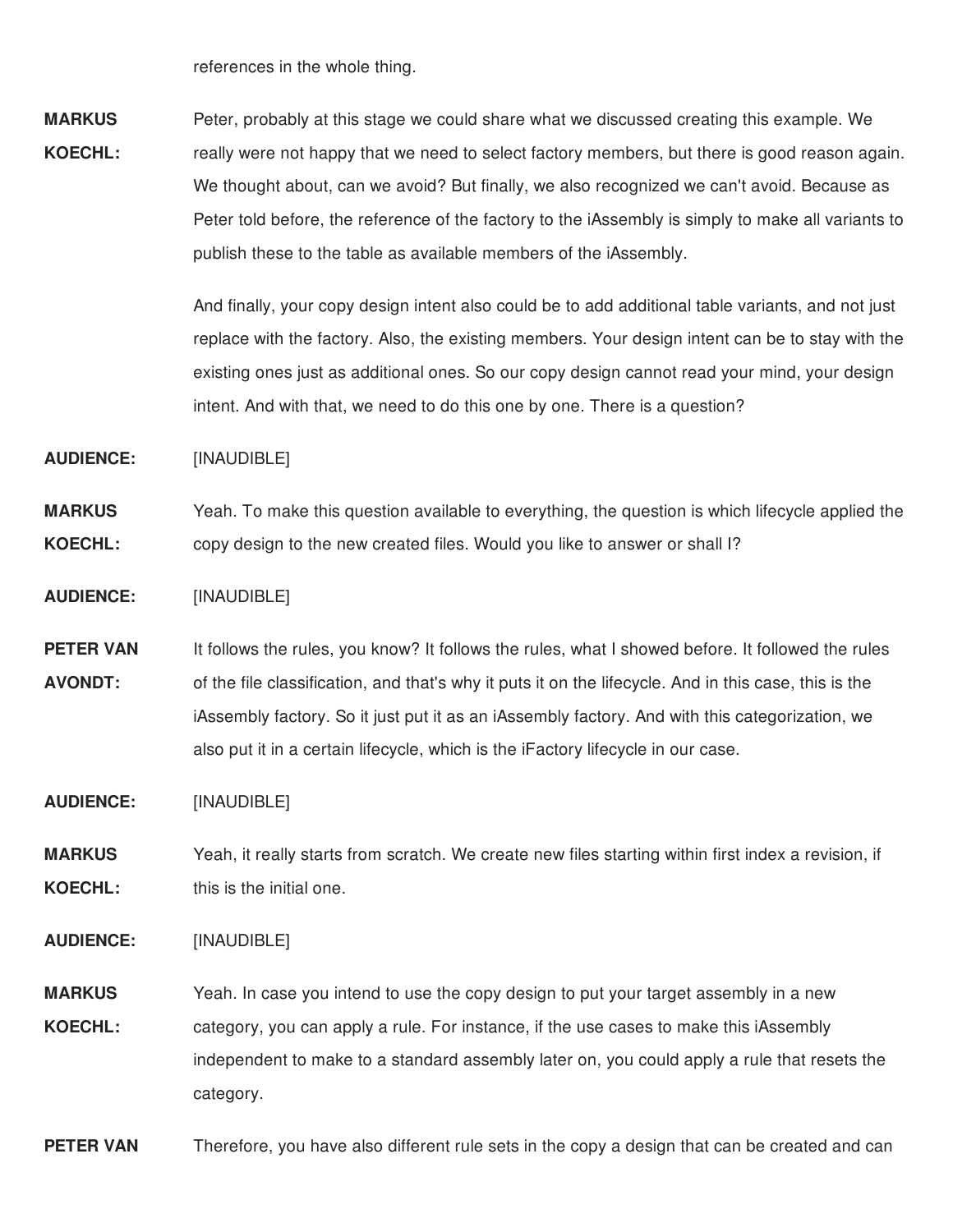**AVONDT:** be put in place. When you do a certain copy action with a certain goal, you just choose another rule set. In this case, we have these iPart/iAssembly rule sets, just to avoid that the iFactory and the iParts factory just changes from category, and so on. So that's good.

> Once you created the copy, just open it up. You will get some warnings from Inventor, because of the fact that we are just replacing some references here updating the iAssembly. This is not the iAssembly. Here it is. And then you're fine and good to go.

The first thing you have to do is just have a look at the table. If I go to the table, it will warn me that there are some mismatches, of course, because not all values are updated. We are not able to put any values during copy design into the table. You have to manually do some simplification.

So same thing as with the iParts, just make some changes. In this case, we also set a member name. So if you create a new row, automatically the member name will be indexed and we will update every single thing here. Yeah. We need to make changes to every single member here. You can do this manually. As you can see, we have already this number eight example referenced in. So that's how we define what we need to modify this.

Again, you will get some warnings about having wrong values in. They are not available, these example seven members. So what I'm proposed to do is just, once again, use the power of Excel here just to replace this 7 minus with 8 minus. Well, in this example, of course, it's working fine. In some other examples, in yours, it can be a bit more work. But replacing members is quite faster in Excel than doing the same thing in the table. And then you're done.

If everything is fine, you can just generate the files. OK. And at that time, once generated-- OK. We'll generate all the members in one go. You can check in your file, and you will have every single new independent iAssembly with old members available into your Vault. So that's the way you have to do it. You have to follow this procedure, otherwise you will end up with broken links and so on, OK?

Any other questions about this? No? OK, good. I will switch back over to Markus's PowerPoint. Sorry. We're back.

**MARKUS KOECHL:** We are back. So next, rename. Rename of the factory. And the good news is factory files rename in case the subfolder that Inventor creates is the expected one. So creating members- - the subfolder Inventor creates is always equal to the factory file name. The folder name is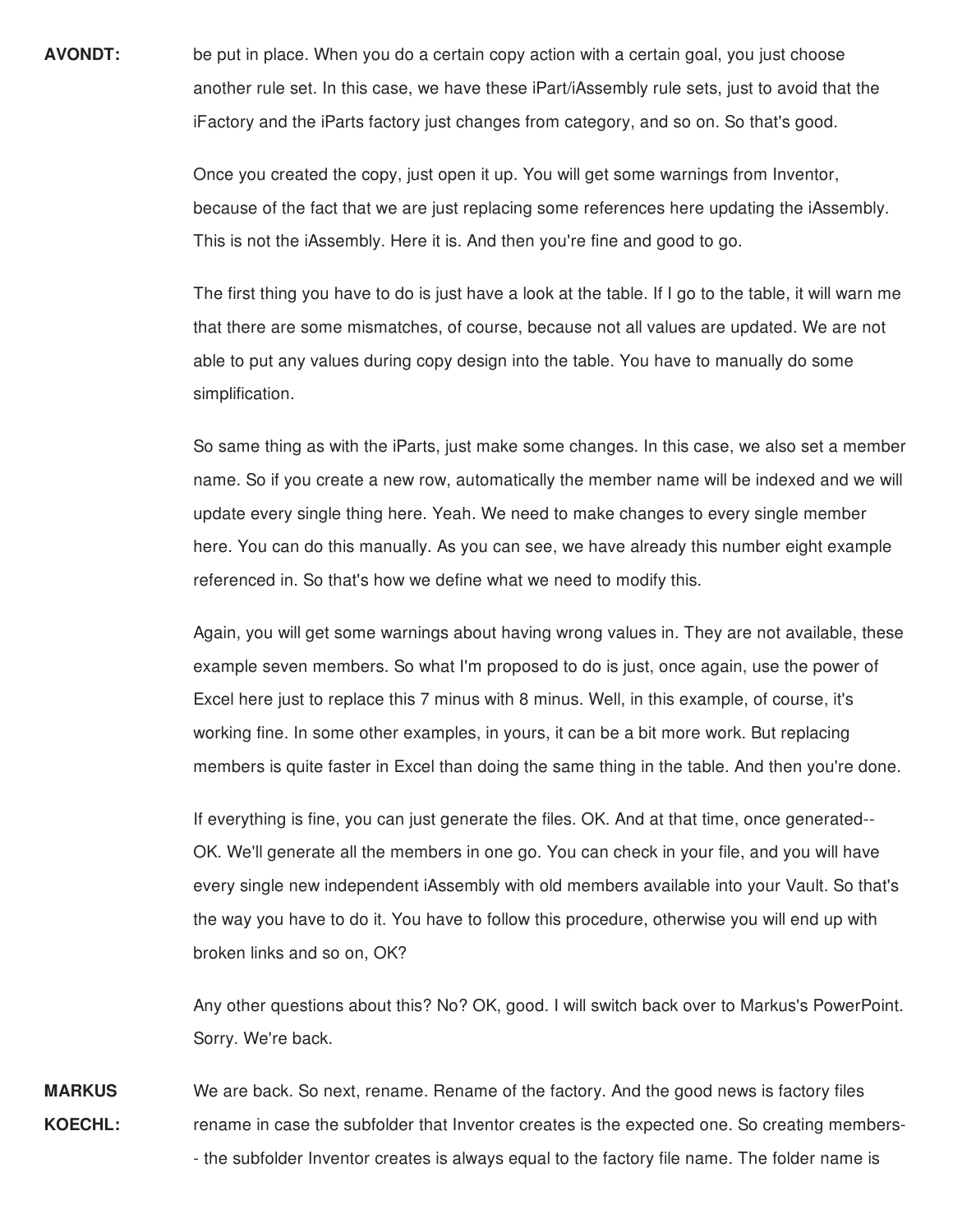the same.

And our Vault is taking care that this rule is also applied in the Vault environment, independent of Inventor. So this means that as soon as you rename the factory, Vault completely reorganizes this entire family. It remains the subfolder as well, and moves and updates all the relationships of the member files within this folder.

So a rename of the factory file means a completely re-organization of your family.

**AUDIENCE:** I'm just wondering what year-- was it this one that changed in [INAUDIBLE]?

**MARKUS KOECHL:** Yes, this is one of the updates or improvements we did with 14 and later. We did not in the past. You're right.

> So Vault helps to solve or to prevent you to violate this iPart organization. But in case the subfolder is not following this rule, it's named differently. And there are two major use cases that can happen. For instance, custom members. Inserting a custom member in Inventor, Inventor does not automatically create a subfolder or put it into a folder. The user can create or select a custom folder for that.

> So this means Vault on one hand will recognize, well, this is a folder containing member files, but there is no rule applied. It's not the same name as the factory, so I allow to rename. So this works.

> The other use case you can end up with different folder [INAUDIBLE] if you got your data set via import. Or quite often, what we see is using peck and go, and later on add the files to Vault. They are no longer structured as Inventor would create the member files. So this can result in different structures, not applying any rule. And as long as you are in this situation, Vault is flexible and allows you to reorganize. But once you reorganize them the way that a subfolder or factory names matches, then we stop. And then Vault starts to handle the family as a whole, as a complete container.

What about your rename members? We do rename standard member files. We allow. The [INAUDIBLE] will run through. And we are even sometimes able to update the table.

So you see here an example. I selected more or less 10 members renamed. And looking later in the Inventor iPart Author, you recognize, wow, all the member file names are written back by the rename command. But this does not work always. I already said, sometimes we are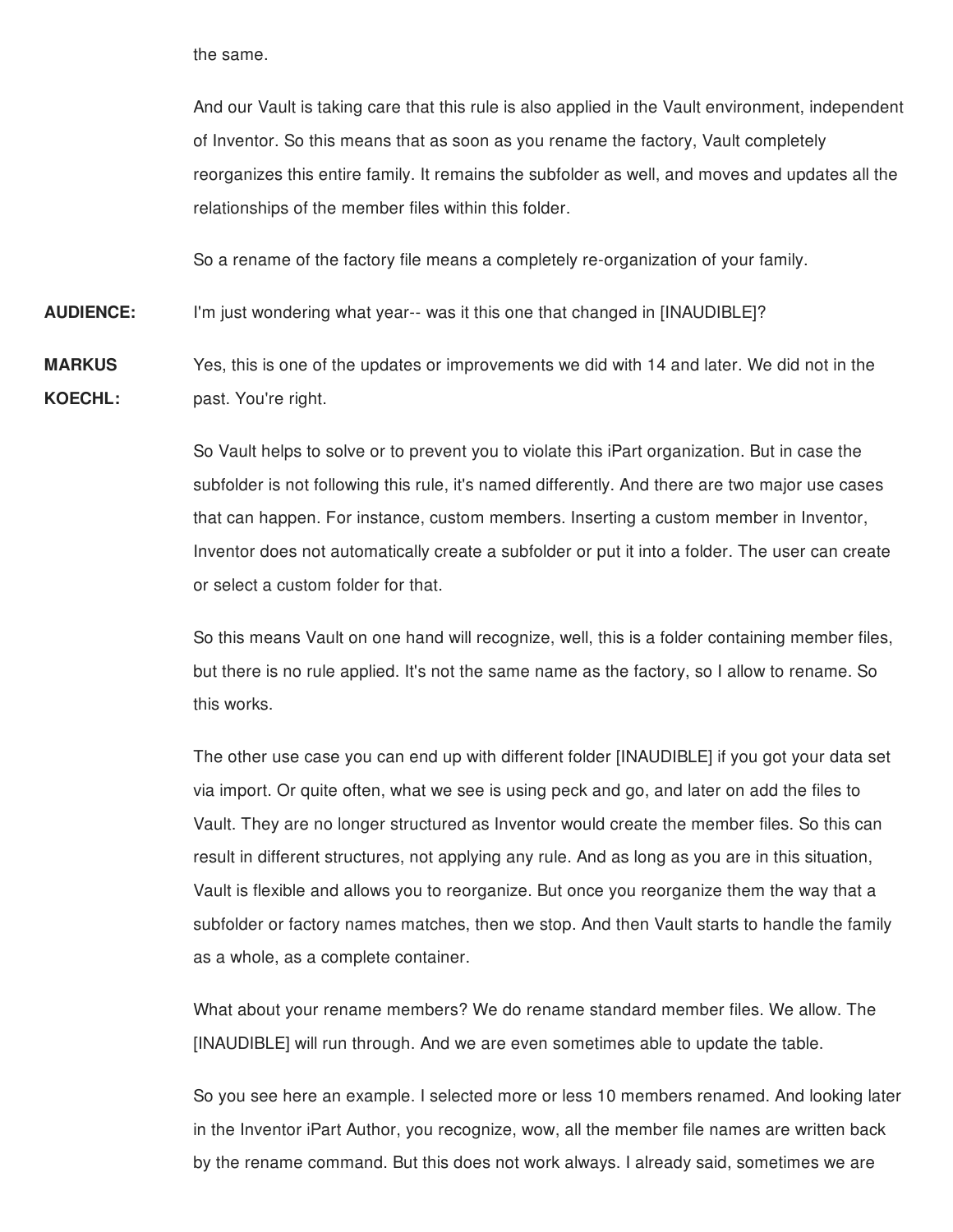able to do. And this sometimes is just one situation. At least we both know only one. And this is if you have just a new created family.

You checked in 500 members, and then you recognize, oh no, there is a typo in the table, and all the members have this typo now in Vault. In this situation, you could either go back to the iPart Table Author, correct your typo, and recreate the 500 members. Preparing the sample data one family as 500, it took around about 15 minutes runtime. So in this case, it's much faster to use the Rename capability of Vault and let Vault update the table, it's less than a minute.

But as I said, this is the only use case we know that Vault is able to write back. Our overall recommendation is don't rename member files. Because we learned before, we discussed already, that Inventor, iPart, or iAssembly, table, or the author drives the name. So we should not try to take over the lead. So leave it in the iPart table definition.

And we also proposed to lock factories for users, it's our domain as CAD admins. So a user won't be able to rename member files anyway and to write back to the table, so we need to prevent that. And while this is just a recap the situation, there is only one known situation where we are able to write back. So with that, we say even if in theory we are able to rename member files, be careful. And this is just something the CAD admin could leverage creating new families.

What about custom members? To make it short, custom members don't allow to rename in general. And this might be a surprise, because it's a custom member, so you can choose whatever name you want during placement, the initial creation.

So on one hand, we could say, well, let's put this on the wish list. On the other hand, looking how Inventor deals with custom members, he writes back the last used values to the table. And with that, we only could write back the name, but not the parameters. So in theory, this could screw up your entries. On other hand, we see that the last few years since iLogic capabilities really established in Inventor, we see a reduced usage of custom members, because iLogic members share more flexibility for custom modifications.

Last topic, what about move? It's pretty similar as the rename. So as long as your factory name plus the subfolder follows the rule, then we are able and support the move. Simply move the factory and remove the entire family.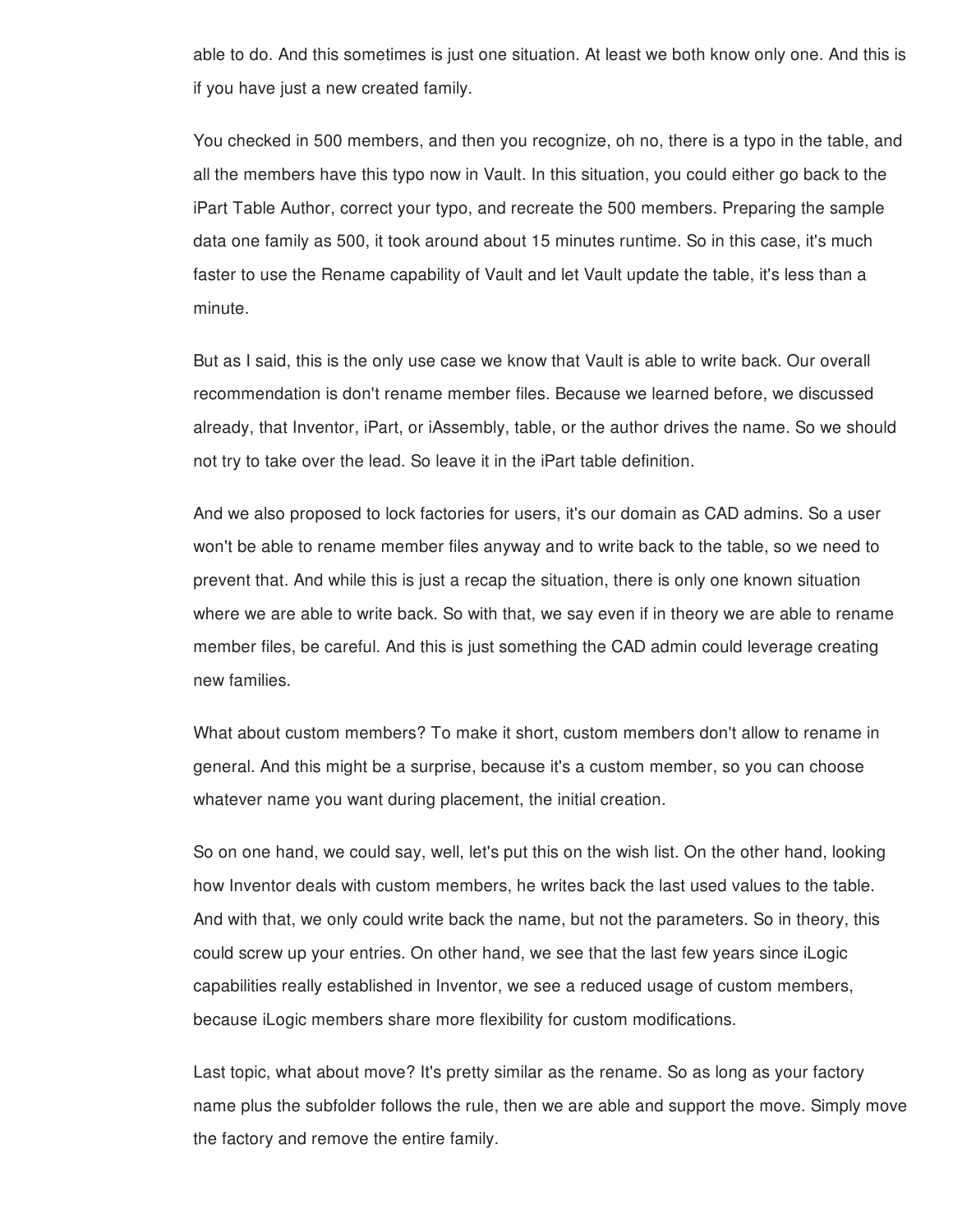If you try individually just to move the folder without moving the factory, we take care and prevent, because we should not split up factory and the member container. They are tied together, so we need to take care of them.

Custom configuration folders need subfolder, of course. As a consequence, what we discussed before, they don't follow a naming convention, a naming rule. And with that, we allow to move within Vault.

There's another minor aspect you probably could have the idea to add additional custom other files to this subfolder. There is no strict reason not to do, so we allow. But we remind the user, you're just about to move any file to a family subfolder, and this could result in unpredicted behavior-- not for you, because you know from now on, with the move of factory, remove the entire family, and your file that you edit will move with the family.

Move of members, it's easy. Members are driven by the family as a whole. So again, we take care that they don't spread, that they don't get different locations in Vault. And with that, we prevent in general to move member files.

Well, I think this is a funny part, because this is try and error. And the reasons are the background behind. You can read in the documentation.

**PETER VAN AVONDT:** Yeah, so I see I've got only two minutes to do some funny stuff here. So good. First thing I want to try is just to rename here a folder. You will see if I rename it, it will fail. And you will see that the configuration member folders cannot be renamed or moved. So it's preventative of doing this. So if you really want to rename a folder, you have to rename the factory file.

> Go to the Wizard, just applying that the names [INAUDIBLE]. You will see that the folder will follow directly in here. As said before, renaming member files, you can do it, no worries. But yeah, you have always to pay attention and to review if the family table is updated or not. On initial release, then it's fine. If you do some of the manipulations at that time, this is not working as expected.

> It says it's repaired, meaning it repaired the links to all of the family files here. If I open up this part, and I'm just going to verify the table, you will see it will keep the old names here, because it was not in initial release. I did the rename of the factory first, and then the members. Yep, it was not in sync, and then you will get this unexpected behavior.

**MARKUS** Well, but there is one indicator in the Wizard that allows to expect this behavior, but you really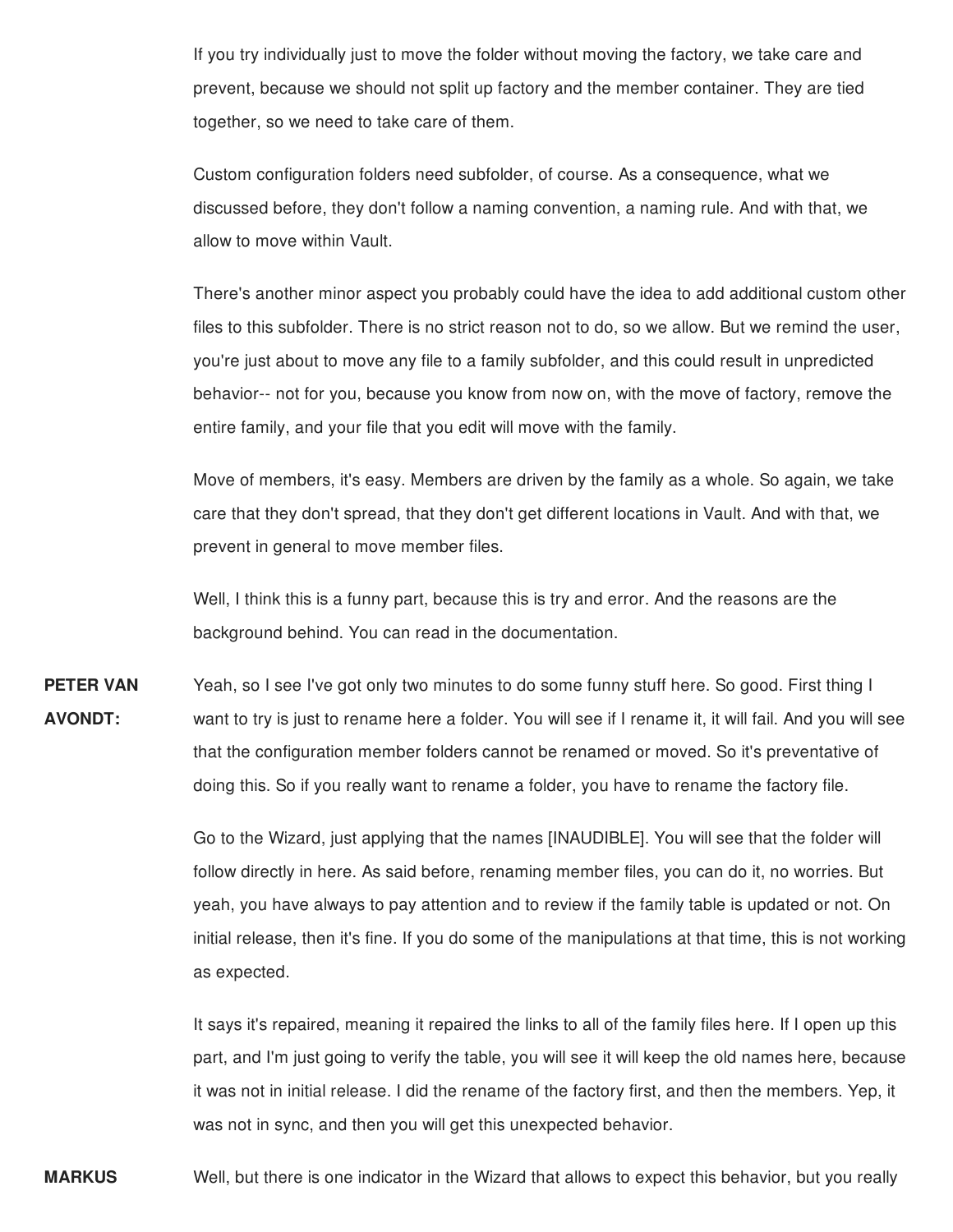- **KOECHL:** need to know about. The Wizard has four steps. And if we are not able to write to the table, we skip the second. So we skip the second. It's a preview of all file relationships, and this is what Peter is going to show with the next example.
- **PETER VAN AVONDT:** So here, in this case, it will show the related files. And then I'm quite sure that the files will be updated also within the table of file names. So if I'm going back to the flange assembly here and go to the third one here, and just open it up, you will see in the table hopefully that it has updated all members-- just that it indicated the names there.

Another thing I wanted to show you-- we've got a custom iPart here, a custom member. In that case, you can rename the file or the folder. So that you can rename the folder. But what you will see if you try to rename the member itself, it will fail and it will give you an error message or a warning that it's not going through. We can take the folder, move it somewhere else. So you can just move it to another location.

Something else to share here. If you take an assembly and put it into a member folder, it will always warn you that you are going to move this to a member folder. If you say yes, the assembly will be put in the folder, but with that consequence-- if you move the iPart factory, it will move also the assembly within this member folder. OK, just that you know consequences on the move side. Good.

I will turn over the back to you, because we have to wrap up in three minutes. It's feasible or not?

**MARKUS** Hardly.

**KOECHL:**

**PETER VAN AVONDT:** Hardly, OK. OK, in summary, copy simply reuse members and create new variants, as you did initially just using Inventor, and then replace later on. Rename move. Manage the factory and you are fine. Follow the naming convention and you are fine.

> To recap everything, I think Vault really does a good job in an advance task. So managing iAssemblies and iParts is not the easiest task you can imagine in PDM systems. And well, you can leverage and benefit from this following the best practice documentation and tips we shared today.

> About factory authoring, there are strict recommendations or highly recommended topics, as